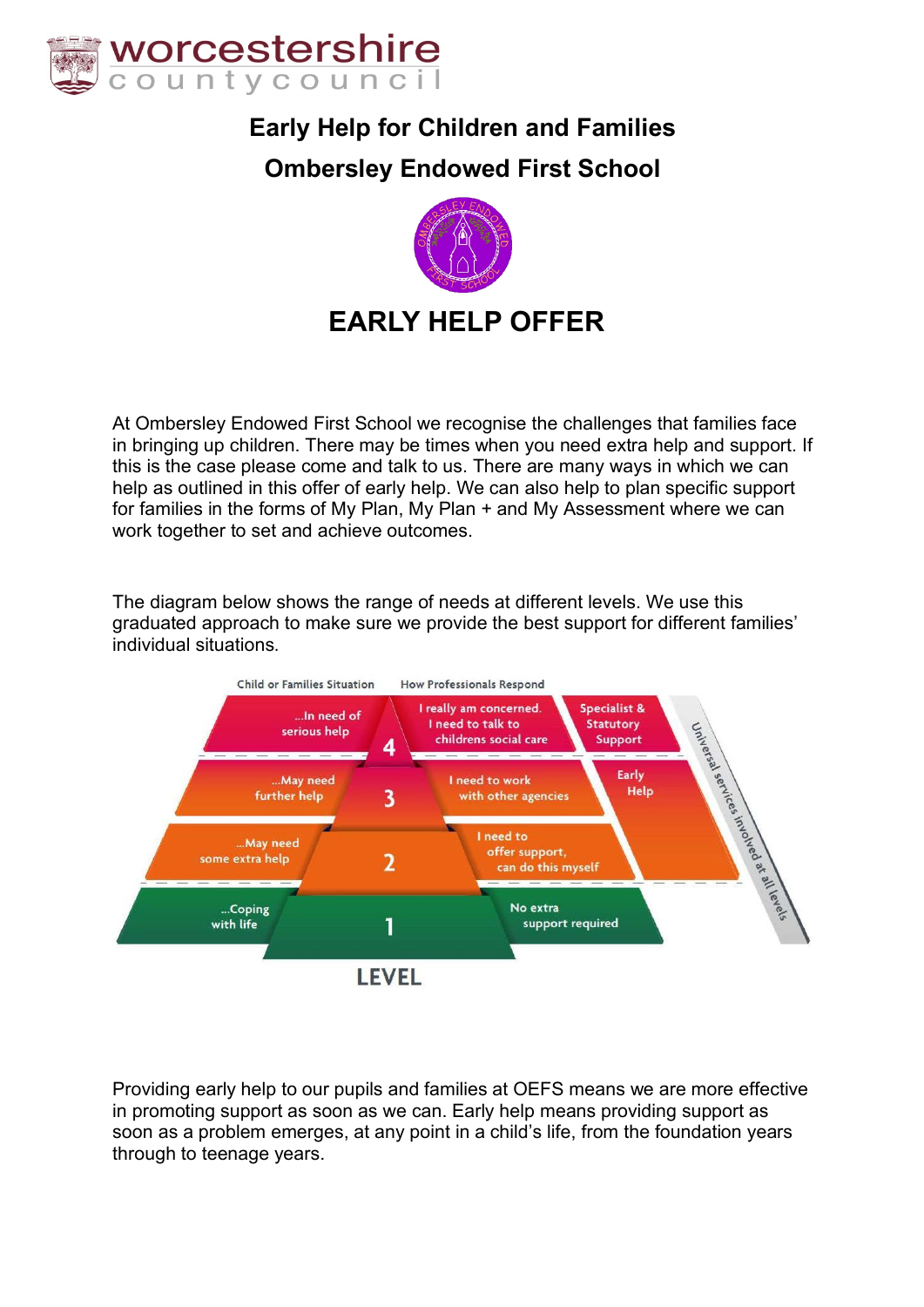

### **Key Personnel:**

### **The Designated Safeguarding Lead (DSL) is**: Caroline Moore

Contact details:

email: CMoore@ombersley.worcs.sch.uk Telephone:01905 620384

### **The deputy DSL(s) are:**

Contact details: Briony Cartwright

email: BCartwright@ombersley.worcs.sch.uk

Telephone: 01905 620384

Contact details: Daniel Postans

email: dpostans@ombersley.worcs.sch.uk

Telephone: 01905 620384

### **The nominated safeguarding governor is:** Elizabeth Hooper

Contact details:

email: lhooper@ombersley.worcs.sch.uk

Telephone: 01905 620384

**The Headteacher is: Caroline Moore** 

Contact details:

email: CMoore@ombersley.worcs.sch.uk Telephone: 01905 620384

**The Chair of Governors is:** Jane Hill

Contact details:

email: jhill@ombersley.worcs.sch.uk Telephone: 01905 620384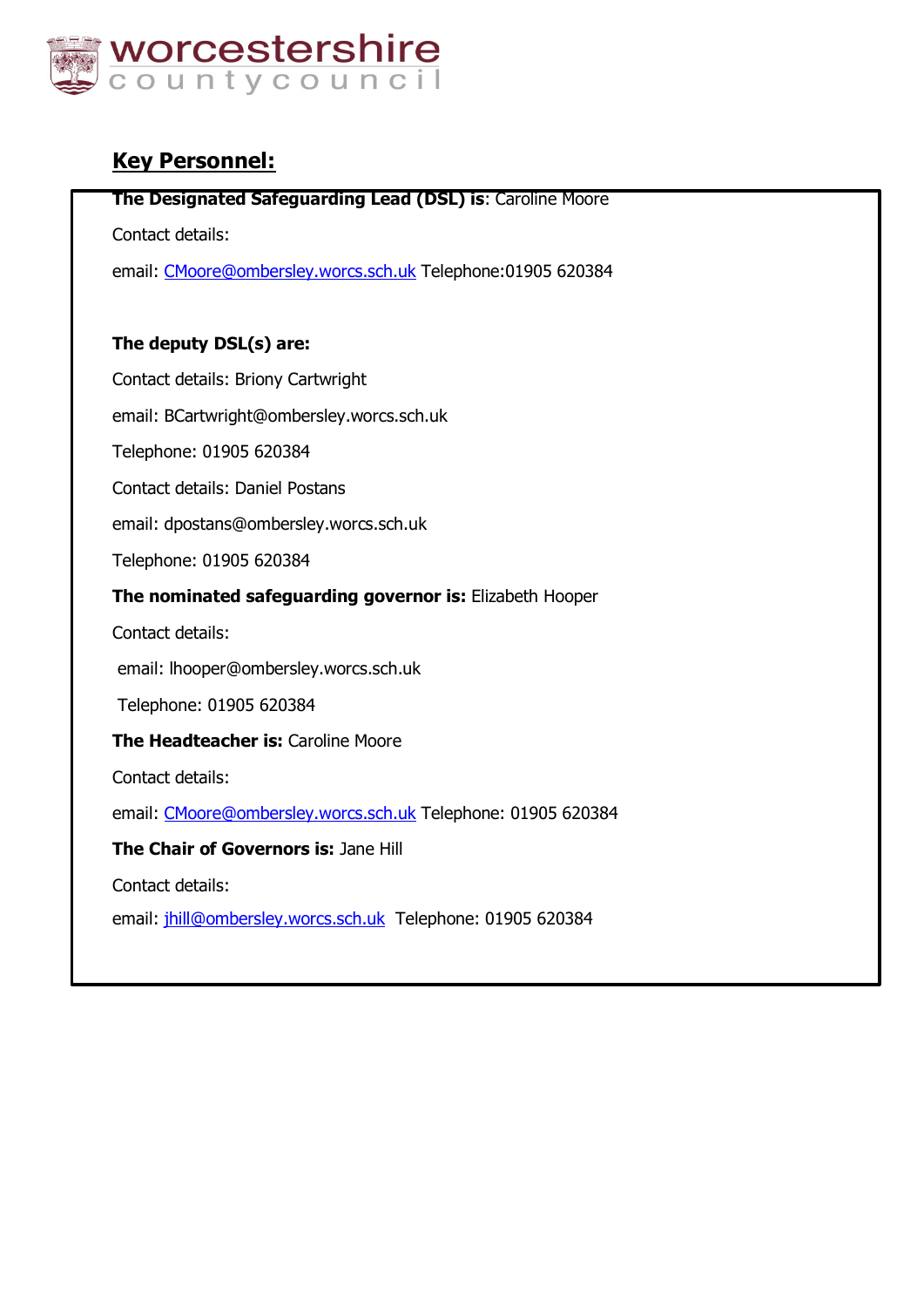

### *Child Sexual Exploitation*

All staff at OEFS have been trained to identify early cases of child sexual exploitation. At school we use the CSE Screening tool if we have concerns.

### *Female Genital Mutilation*

All staff have received training on FGM. Teachers know how to identify if a child may be at risk. They know the signs to look for and most importantly how to refer, following the schools safeguarding procedures.

At OEFS we meet the needs of our children through a variety of ways:

At Ombersley Endowed First School, we pride ourselves in knowing the children well: we are alert to the welfare of our children and are vigilant regarding any situation in which we can provide support. We have a number of systems in place to identify unmet needs and we seek at all times to work in collaboration with families, with openness, integrity and understanding and with the needs of the child at the centre of all we do.

Early Help is everyone's responsibility. As such, you can speak with any member of the school team who would be happy to work with you or pass your concerns on to one of our Early Help team. Usually, class teachers or staff working in the Office are the first contact for the child or the family. In school, we have trained staff who form part of our Early Help team: Mrs Moore – Headteacher – Designated Safeguarding Lead, Miss Cartwright – Inclusion Manager / Mental Health champion/ Deputy Designated Lead/ Lead teacher for Children Looked After, Mr Postans – Deputy Designated Safeguarding Lead/ Internet Safety.

The school has a clear and detailed Safeguarding Policy. Currently at school two members of staff have had the enhanced safeguarding training. We also have 2 Safeguarding Governors Mrs Hooper and Mrs Tapp. We all work together to ensure that rigorous and robust systems are in place within the school to ensure the safety of all our children. At Ombersley School we always act in the interest of the child. The Safeguarding Team (DSL and two Deputy DSLs) meet regularly to ensure a robust approach to all matters of safeguarding.

The attendance register is monitored daily and parents are contacted promptly if their child is absent. We work with our Education Welfare Officer to ackle any incidents of persistent absence.

In **Keeping Children Safe in Education 2018** it makes it clear that ALL staff should be aware of their local early help process and understand their role in it. In addition, this statutory document makes it clear that any child may benefit from early help, but all school and college staff should be particularly alert to the potential need for early help for a child who:

- Is disabled and has specific additional needs;
- Has special educational needs (whether or not they have a statutory education, health care plan);
- Is a young carer:
- Is showing signs of being drawn in to anti-social or criminal behaviour, including gang involvement and association with organised crime groups;
- Is frequently missing/goes missing from care or from home;
- Is misusing drugs or alcohol themselves;
- Is at risk of modern slavery, trafficking or exploitation;
- Is in a family circumstance present challenges for the child; such as substance abuse, adult mental health problems or domestic abuse;
- Has returned home to their family from care;
- Is showing early signs of abuse and/or neglect;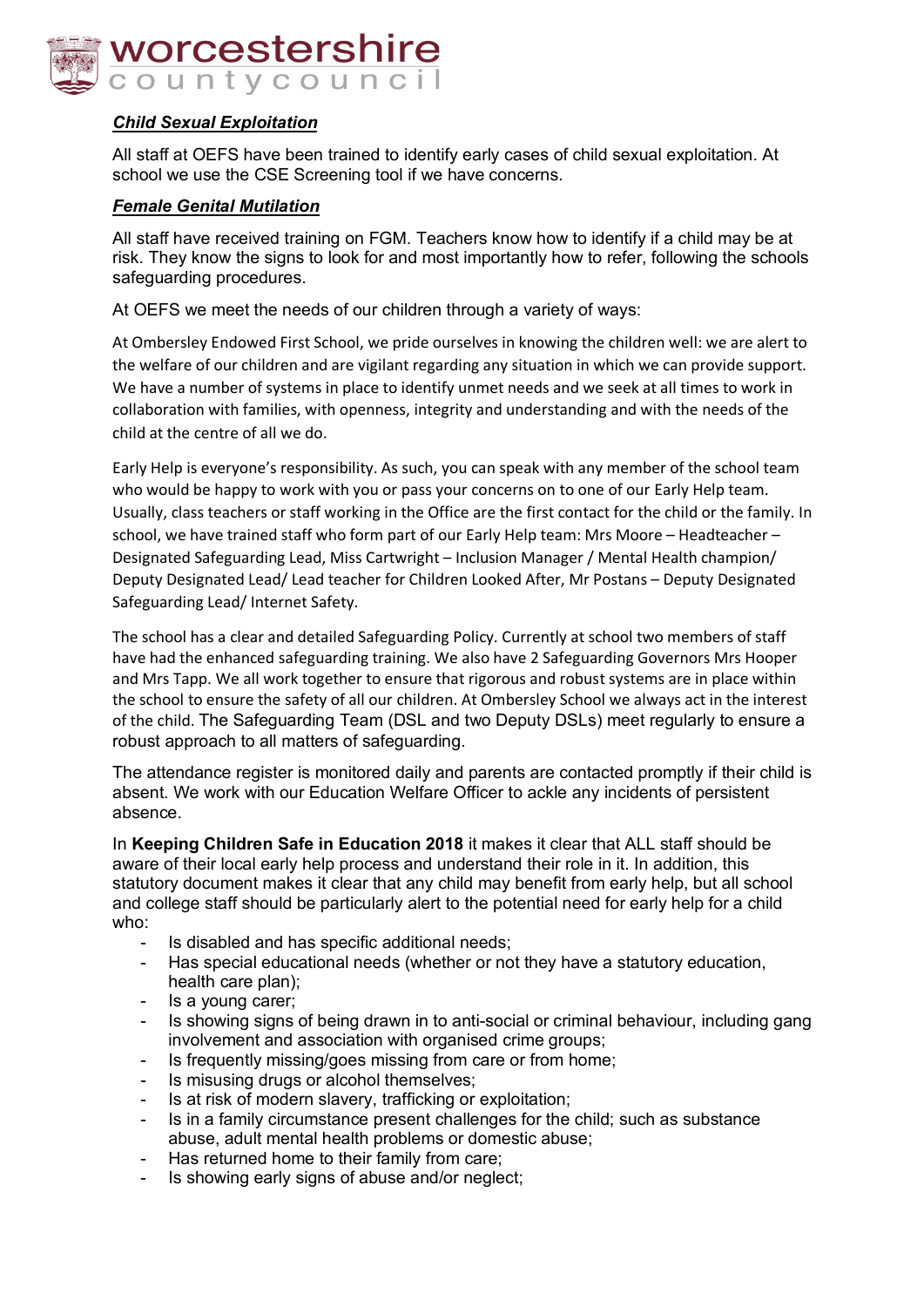

- Is at risk of being radicalised or exploited;
- Is a privately fostered child.

Everyone needs help at some time in their lives and therefore an ethos of early help is important for any school or PRU.

The coordinated OEFS offer of Early Help is outlined in the table below. We believe that early interventions for children or families, in many cases, will prevent children from experiencing harm.

All OEFS staff must be aware of the Ombersley Endowed First School offer of early help. At all times, staff should consider if there is any offer of early help that we can make in order to help a child thrive.

We also liaise with other agencies and people within the local community. In the table below are some National organisations that can support children, young people and their families

| Open Door Policy             | At OEFS School we meet the needs of our children through a variety of ways. Support<br>offered 'Open door policy'. We are available to talk via telephone and face to face and<br>provide time for our parents to communicate and work with us (eg. Through structured<br>conversations, Parents Evening meetings and good daily availability) Pupil Voice. Our<br>children are actively encouraged to speak about any concerns they have to a member<br>of staff. They know that our staff take all their concerns very seriously and they know<br>that they can speak to any responsible adult in school. The Pupil Voice is also<br>represented via the School Council which regularly meets with Miss Cartwright and Mrs<br>Moore. |
|------------------------------|----------------------------------------------------------------------------------------------------------------------------------------------------------------------------------------------------------------------------------------------------------------------------------------------------------------------------------------------------------------------------------------------------------------------------------------------------------------------------------------------------------------------------------------------------------------------------------------------------------------------------------------------------------------------------------------------------------------------------------------|
| <b>Developing Key Skills</b> | Developing Key Skills. Our PSHCE curriculum supports children and develops key skills,<br>not only for school but for life. We put in place intervention in school to support<br>children who need it, be this for academic or mental well-being.                                                                                                                                                                                                                                                                                                                                                                                                                                                                                      |
| <b>Inclusion Manager</b>     | Inclusion Manager: At OEFS School, early assessments help identify the specific needs<br>of our children and families, so that they can be assigned to the correct interventions<br>for their educational, social, physical and emotional needs. These interventions may<br>include specific learning outcomes on Provision Maps or EHCP provision. Miss<br>Cartwright, our Inclusion Manager, manages the allocation of pupils to intervention and<br>support groups.                                                                                                                                                                                                                                                                 |
| <b>School Nurse</b>          | School Nurse - We can refer children to the School Nursing team. You can speak directly<br>with the School Nurse Team or we can refer you as a school. Health - Registering with<br>appropriate medical support, referral to appropriate medical specialist, implementation<br>of the Children with Medical Needs policy. Early Help Hub - We have access to an Early<br>Help Hub in the locality, where there are community social workers and Family Support<br>Workers amongst other agencies, who we can contact to try to find the right kind of<br>support for you.                                                                                                                                                              |
| Attendance                   | Attendance - We have a local Attendance Officer who can offer support, access to other<br>relevant agencies will be signposted if appropriate to enable good attendance.                                                                                                                                                                                                                                                                                                                                                                                                                                                                                                                                                               |

### **Ombersley Endowed First School Early Help Offer**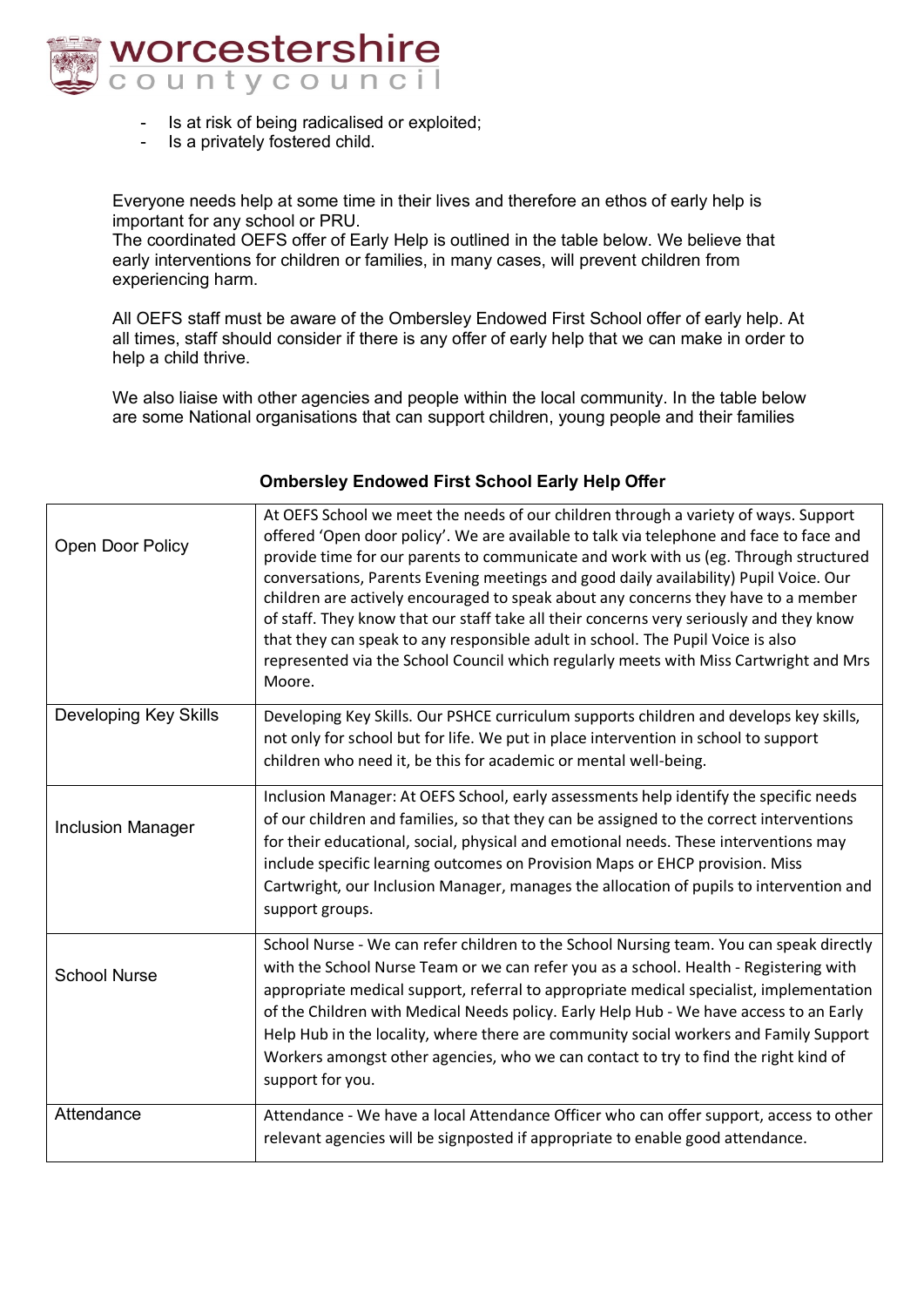

| We signpost families and seek support from different external support agencies. There<br>are a number of support agencies out there who we can access or signpost you to if you<br>are experiencing difficulties at home. There are also agencies which you can contact<br>independently should you wish to do so, who might be able to help and provide the<br>Step 1: Support for all families We have an 'open door' policy to communicate,<br>providing time to talk to all parents, children and families, to ensure all children are<br>safe, happy and learning. Step 2: Support for all families We work more closely with<br>families and children who need extra support. support for your family. Other Support<br>Agencies MASH (Multi-Agency Safeguarding Hub) Community Social Worker,<br>Community Family Support Workers, Early Help Hub, Local Community Police Officer,<br>Sendiass Step 3: We seek further support from services to best support our families.<br>The Designated Safeguarding Lead (Mrs Moore) will work with parents and Children<br>and Families Services to organise additional support. Support could involve: Children<br>and Families Team, Multi-agency Safeguarding Hub, Worcestershire Safeguarding<br>Children Board, Community Social Worker. |
|---------------------------------------------------------------------------------------------------------------------------------------------------------------------------------------------------------------------------------------------------------------------------------------------------------------------------------------------------------------------------------------------------------------------------------------------------------------------------------------------------------------------------------------------------------------------------------------------------------------------------------------------------------------------------------------------------------------------------------------------------------------------------------------------------------------------------------------------------------------------------------------------------------------------------------------------------------------------------------------------------------------------------------------------------------------------------------------------------------------------------------------------------------------------------------------------------------------------------------------------------------------------------------------------|
| Early help guidance for professionals                                                                                                                                                                                                                                                                                                                                                                                                                                                                                                                                                                                                                                                                                                                                                                                                                                                                                                                                                                                                                                                                                                                                                                                                                                                       |
| What is Early Help?                                                                                                                                                                                                                                                                                                                                                                                                                                                                                                                                                                                                                                                                                                                                                                                                                                                                                                                                                                                                                                                                                                                                                                                                                                                                         |
| Early Help means providing support as soon as a problem appears, to stop it<br>from getting worse. This could be at any point in a child's life, from birth to the<br>teenage years.                                                                                                                                                                                                                                                                                                                                                                                                                                                                                                                                                                                                                                                                                                                                                                                                                                                                                                                                                                                                                                                                                                        |
| Anyone can provide early help – you don't need to be an expert professional.<br>Early help is not about passing the issue on to an expert, but thinking about what<br>is the best support you can offer.                                                                                                                                                                                                                                                                                                                                                                                                                                                                                                                                                                                                                                                                                                                                                                                                                                                                                                                                                                                                                                                                                    |
| You can provide effective support by:                                                                                                                                                                                                                                                                                                                                                                                                                                                                                                                                                                                                                                                                                                                                                                                                                                                                                                                                                                                                                                                                                                                                                                                                                                                       |
| listening<br>working with other people who could help<br>finding out about specialist agencies who could help<br>٠<br>filling out an <b>Early Help Assessment</b> with the person you are helping<br>contacting Children's Social Care if you think the problem is more serious                                                                                                                                                                                                                                                                                                                                                                                                                                                                                                                                                                                                                                                                                                                                                                                                                                                                                                                                                                                                             |
| http://www.worcestershire.gov.uk/eha                                                                                                                                                                                                                                                                                                                                                                                                                                                                                                                                                                                                                                                                                                                                                                                                                                                                                                                                                                                                                                                                                                                                                                                                                                                        |
| There is a lot of information and advice on the Advice, Care, Health and Support<br>pages as well as detail of local services that can provide support for children,<br>young people and families.<br>Download: Worcestershire Safeguarding Children Board - Early Help Strategy<br>2017 to 2020                                                                                                                                                                                                                                                                                                                                                                                                                                                                                                                                                                                                                                                                                                                                                                                                                                                                                                                                                                                            |
|                                                                                                                                                                                                                                                                                                                                                                                                                                                                                                                                                                                                                                                                                                                                                                                                                                                                                                                                                                                                                                                                                                                                                                                                                                                                                             |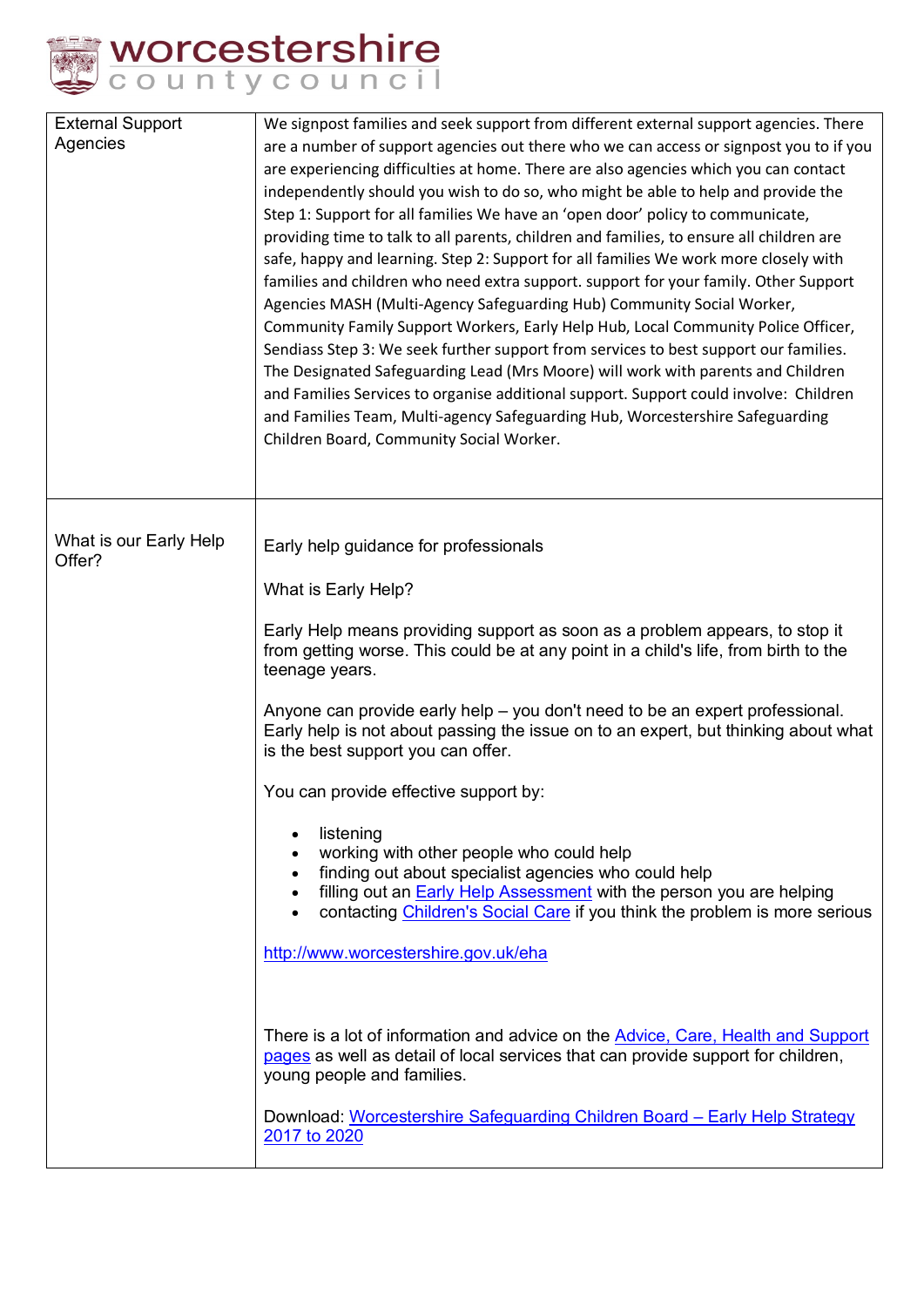

|  |  |  | <b>orcestershire</b> |  |  |
|--|--|--|----------------------|--|--|
|  |  |  | puntycouncil         |  |  |

|                                                                                                                                           | Download: Worcestershire Special Educational Needs and Disabilities (SEND)<br>strategy                                                                                                                                                                                                                                                                                                                                                                                                                                                                                                                               |
|-------------------------------------------------------------------------------------------------------------------------------------------|----------------------------------------------------------------------------------------------------------------------------------------------------------------------------------------------------------------------------------------------------------------------------------------------------------------------------------------------------------------------------------------------------------------------------------------------------------------------------------------------------------------------------------------------------------------------------------------------------------------------|
| The Front Door to<br><b>Children's Services</b><br>(Previously: Children's<br>Helpdesk).                                                  | If a member of staff, parent/carer or member of the public thinks a child or young<br>person is at immediate risk of significant harm they should contact the Family<br>Front Door (FFD) - 01905 822 666 or in an emergency always call 999.<br>Do not wait to discuss this with the DSL/DDSL but do report it afterwards.                                                                                                                                                                                                                                                                                           |
| <b>WSCB</b> (Worcestershire<br>Safeguarding Children's<br>Board) website.                                                                 | http://www.worcestershire.gov.uk/safeguardingchildren<br>Important information for parents and professionals across Worcestershire in<br>relation to keeping children safe and avenues of support including early help<br>options. Everyone should know how to access this website which has all of the<br>agreed Worcestershire safeguarding and child protection processes on it.                                                                                                                                                                                                                                  |
| Universal source of help<br>for all families in<br>Worcestershire:<br><b>Worcestershire Family</b><br><b>Information Service</b><br>(FIS) | Worcestershire Family Information Service (FIS)<br>advisors give impartial information on childcare, finances, parenting and<br>education. FIS are a useful source of information for parents and professionals.<br>They support families, children and young people aged 0-19 years of age (25 for<br>young people with additional needs) and professionals working with these<br>families. They can help link parents up with other organisations that might be<br>able to help or provide the information themselves.<br>http://www.worcestershire.gov.uk/info/20507/childcare/1579/family information<br>service |
| Home-school support<br><b>Worcestershire Home</b><br><b>Education Network</b>                                                             | Home education is becoming an increasingly popular option for families in<br>Worcestershire and we have a growing community that are able to offer each<br>other support. Between us we have years of experience in educating children of<br>all ages and are able to organise and put on a range of activities.<br>We hold meetings usually at least weekly, throughout term time at various<br>locations round the county-for example:                                                                                                                                                                             |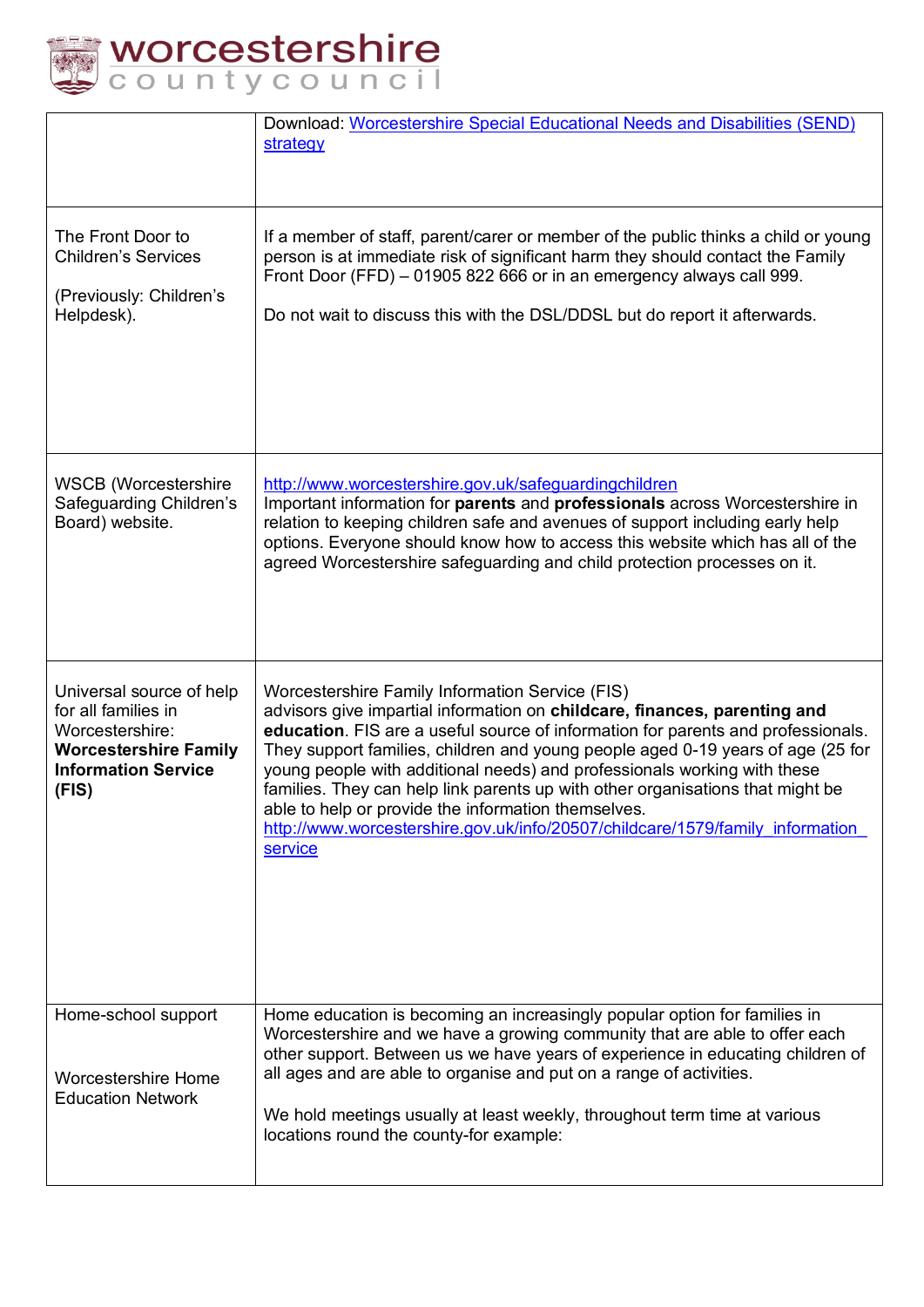

|                          | - Social gatherings occur monthly in North Worcestershire for all ages, with both<br>indoor and outdoor games plus organised activities such as climbing/zip-<br>wires/grass sledging for 8+.                                                                                                                                                                                                                                                                                                                                                                                                                                                                                                                                                                                                                                                                                                                                                                                                                                                                                                   |
|--------------------------|-------------------------------------------------------------------------------------------------------------------------------------------------------------------------------------------------------------------------------------------------------------------------------------------------------------------------------------------------------------------------------------------------------------------------------------------------------------------------------------------------------------------------------------------------------------------------------------------------------------------------------------------------------------------------------------------------------------------------------------------------------------------------------------------------------------------------------------------------------------------------------------------------------------------------------------------------------------------------------------------------------------------------------------------------------------------------------------------------|
|                          | - Monthly meeting in Worcester with games, music and crafts for all ages.                                                                                                                                                                                                                                                                                                                                                                                                                                                                                                                                                                                                                                                                                                                                                                                                                                                                                                                                                                                                                       |
|                          | - Monthly social meeting in south Worcestershire, including indoor and outdoor<br>games, group music session and a drama group.                                                                                                                                                                                                                                                                                                                                                                                                                                                                                                                                                                                                                                                                                                                                                                                                                                                                                                                                                                 |
|                          | - Bowling or Ice skating most months.                                                                                                                                                                                                                                                                                                                                                                                                                                                                                                                                                                                                                                                                                                                                                                                                                                                                                                                                                                                                                                                           |
|                          | - "Education group" workshops organised regularly. Recent workshops have<br>include: Marvellous Mosaics' 'Gunpowder plot' 'Medieval life', 'Making Music' and<br>'Creative Writing.                                                                                                                                                                                                                                                                                                                                                                                                                                                                                                                                                                                                                                                                                                                                                                                                                                                                                                             |
|                          | We also meet up with people from neighbouring counties and many of us go<br>along to the national camps and gatherings that are organised by home<br>educators throughout the year.                                                                                                                                                                                                                                                                                                                                                                                                                                                                                                                                                                                                                                                                                                                                                                                                                                                                                                             |
|                          | We have a Worcestershire Home Educators Newsletter (WHEN) that lists all of<br>the activities for the coming month and run a Worcestershire Home Educators<br>Internet support list.                                                                                                                                                                                                                                                                                                                                                                                                                                                                                                                                                                                                                                                                                                                                                                                                                                                                                                            |
|                          | Contact us on:<br>info@worcestershire-home-<br>educators.co.uk                                                                                                                                                                                                                                                                                                                                                                                                                                                                                                                                                                                                                                                                                                                                                                                                                                                                                                                                                                                                                                  |
|                          |                                                                                                                                                                                                                                                                                                                                                                                                                                                                                                                                                                                                                                                                                                                                                                                                                                                                                                                                                                                                                                                                                                 |
| E-safety (Online Safety) | Online Activity (phones, computers) can be a serious risk to children: The use<br>of technology has become a significant component of many safeguarding issues.<br>Child sexual exploitation; radicalisation; sexual predation - technology often<br>provides the platform that facilitates harm. With the right support, education and<br>safety measures in place the internet and new technologies can also bring great<br>benefits but we must all be vigilant<br>PACE (parents against child exploitation) UK is<br>a useful website to engage parents with safety issues. www.paceuk.info/<br>https://www.thinkuknow.co.uk/parents/ -<br>This is the Child Exploitation and Online<br>Protection (CEOP) Centre. It's a one stop shop for most information about online<br>safety.<br>https:www.thinkuknow.co.uk/teachers<br>(excellent resources)<br>http://educateagainsthate.com/ - This is the<br>government website to help parents and professionals understand the risks of<br>children<br>and young people being radicalised by<br>extremists online and how to keep children safe |
|                          | from this.<br>www.internetmatters.org - A great site for<br>helping parents keep their children safe online.                                                                                                                                                                                                                                                                                                                                                                                                                                                                                                                                                                                                                                                                                                                                                                                                                                                                                                                                                                                    |
|                          |                                                                                                                                                                                                                                                                                                                                                                                                                                                                                                                                                                                                                                                                                                                                                                                                                                                                                                                                                                                                                                                                                                 |
| <b>Mental Health</b>     | We have some useful self-help guides/leaflets available for you to access online.<br>The guides are available for you to read online. The self-help guides can be                                                                                                                                                                                                                                                                                                                                                                                                                                                                                                                                                                                                                                                                                                                                                                                                                                                                                                                               |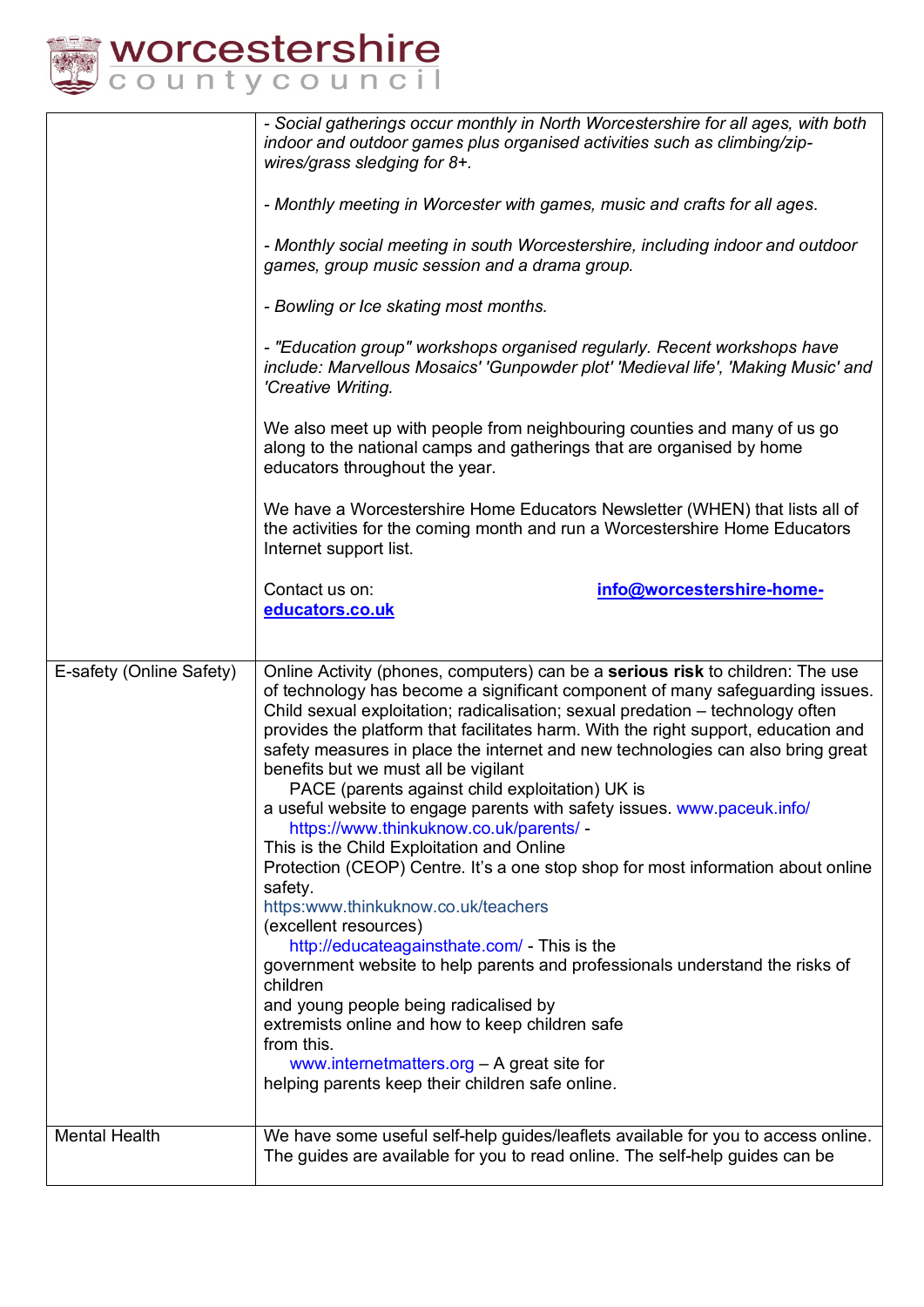

|  |  |  | <i>v</i> orcestershire |  |  |
|--|--|--|------------------------|--|--|
|  |  |  | ountycouncil           |  |  |

|                                                                                 | accessed by typing the below link into your URL and selecting 'Self Help<br>Guides': www.hacw.nhs.uk/a-to-z/letter-s/                                                                                                                                                                                                                                                                                                                                                                                                                                                                                                                                                                                                                                                                                                                                                                                                                                                                                |
|---------------------------------------------------------------------------------|------------------------------------------------------------------------------------------------------------------------------------------------------------------------------------------------------------------------------------------------------------------------------------------------------------------------------------------------------------------------------------------------------------------------------------------------------------------------------------------------------------------------------------------------------------------------------------------------------------------------------------------------------------------------------------------------------------------------------------------------------------------------------------------------------------------------------------------------------------------------------------------------------------------------------------------------------------------------------------------------------|
|                                                                                 | <b>Staying Safe</b>                                                                                                                                                                                                                                                                                                                                                                                                                                                                                                                                                                                                                                                                                                                                                                                                                                                                                                                                                                                  |
|                                                                                 | http://stayingsafe.net/                                                                                                                                                                                                                                                                                                                                                                                                                                                                                                                                                                                                                                                                                                                                                                                                                                                                                                                                                                              |
|                                                                                 |                                                                                                                                                                                                                                                                                                                                                                                                                                                                                                                                                                                                                                                                                                                                                                                                                                                                                                                                                                                                      |
|                                                                                 | <b>SANE</b>                                                                                                                                                                                                                                                                                                                                                                                                                                                                                                                                                                                                                                                                                                                                                                                                                                                                                                                                                                                          |
|                                                                                 | 0845 767 800                                                                                                                                                                                                                                                                                                                                                                                                                                                                                                                                                                                                                                                                                                                                                                                                                                                                                                                                                                                         |
|                                                                                 | Email: sanemail@org.uk                                                                                                                                                                                                                                                                                                                                                                                                                                                                                                                                                                                                                                                                                                                                                                                                                                                                                                                                                                               |
|                                                                                 | www.sane.org.uk                                                                                                                                                                                                                                                                                                                                                                                                                                                                                                                                                                                                                                                                                                                                                                                                                                                                                                                                                                                      |
|                                                                                 | <b>Samaritans</b>                                                                                                                                                                                                                                                                                                                                                                                                                                                                                                                                                                                                                                                                                                                                                                                                                                                                                                                                                                                    |
|                                                                                 | 116 123                                                                                                                                                                                                                                                                                                                                                                                                                                                                                                                                                                                                                                                                                                                                                                                                                                                                                                                                                                                              |
|                                                                                 | (24 hour helpline)                                                                                                                                                                                                                                                                                                                                                                                                                                                                                                                                                                                                                                                                                                                                                                                                                                                                                                                                                                                   |
|                                                                                 | www.samaritans.org.uk                                                                                                                                                                                                                                                                                                                                                                                                                                                                                                                                                                                                                                                                                                                                                                                                                                                                                                                                                                                |
|                                                                                 | <b>Rethink Mental Illness</b>                                                                                                                                                                                                                                                                                                                                                                                                                                                                                                                                                                                                                                                                                                                                                                                                                                                                                                                                                                        |
|                                                                                 | 0300 5000 927                                                                                                                                                                                                                                                                                                                                                                                                                                                                                                                                                                                                                                                                                                                                                                                                                                                                                                                                                                                        |
|                                                                                 | www.rethink.org                                                                                                                                                                                                                                                                                                                                                                                                                                                                                                                                                                                                                                                                                                                                                                                                                                                                                                                                                                                      |
|                                                                                 | <b>Mental Health Foundation</b>                                                                                                                                                                                                                                                                                                                                                                                                                                                                                                                                                                                                                                                                                                                                                                                                                                                                                                                                                                      |
|                                                                                 | www.mentalhealth.org.uk                                                                                                                                                                                                                                                                                                                                                                                                                                                                                                                                                                                                                                                                                                                                                                                                                                                                                                                                                                              |
|                                                                                 | <b>MIND</b>                                                                                                                                                                                                                                                                                                                                                                                                                                                                                                                                                                                                                                                                                                                                                                                                                                                                                                                                                                                          |
|                                                                                 | 0300 123 3393 or                                                                                                                                                                                                                                                                                                                                                                                                                                                                                                                                                                                                                                                                                                                                                                                                                                                                                                                                                                                     |
|                                                                                 | text 86463                                                                                                                                                                                                                                                                                                                                                                                                                                                                                                                                                                                                                                                                                                                                                                                                                                                                                                                                                                                           |
|                                                                                 | www.mind.org.uk                                                                                                                                                                                                                                                                                                                                                                                                                                                                                                                                                                                                                                                                                                                                                                                                                                                                                                                                                                                      |
|                                                                                 | <b>Anxiety UK</b>                                                                                                                                                                                                                                                                                                                                                                                                                                                                                                                                                                                                                                                                                                                                                                                                                                                                                                                                                                                    |
|                                                                                 | 08444 775 774                                                                                                                                                                                                                                                                                                                                                                                                                                                                                                                                                                                                                                                                                                                                                                                                                                                                                                                                                                                        |
|                                                                                 | www.anxietyuk.org.uk                                                                                                                                                                                                                                                                                                                                                                                                                                                                                                                                                                                                                                                                                                                                                                                                                                                                                                                                                                                 |
| <b>Bullying (including</b><br>cyberbullying)/ Child<br>death/suicide/prevention | Cyberbullying is using the internet, email, online games or any digital<br>technology to threaten, tease, upset or humiliate someone else.                                                                                                                                                                                                                                                                                                                                                                                                                                                                                                                                                                                                                                                                                                                                                                                                                                                           |
|                                                                                 | If the police consider a message or post to be potentially criminal, they will take<br>appropriate action. This could involve arresting the person responsible or<br>interviewing them under caution. Cases involving sustained abuse or where<br>someone's life is threatened will be treated seriously. The police will consider all<br>of the circumstances when considering the best response to a report of cyber<br>bullying. They will assess how vulnerable the victim is and what resources are<br>required to trace the offender via social networking sites that often operate<br>abroad and to different legislation. In certain cases it may be difficult to take<br>action if the offender isn't in the UK. They will work with the victim to bring about<br>the most suitable and proportionate conclusion, this will include alternative<br>options that include the officer in the case using their discretion and working with<br>the offender to record an apology to the victim. |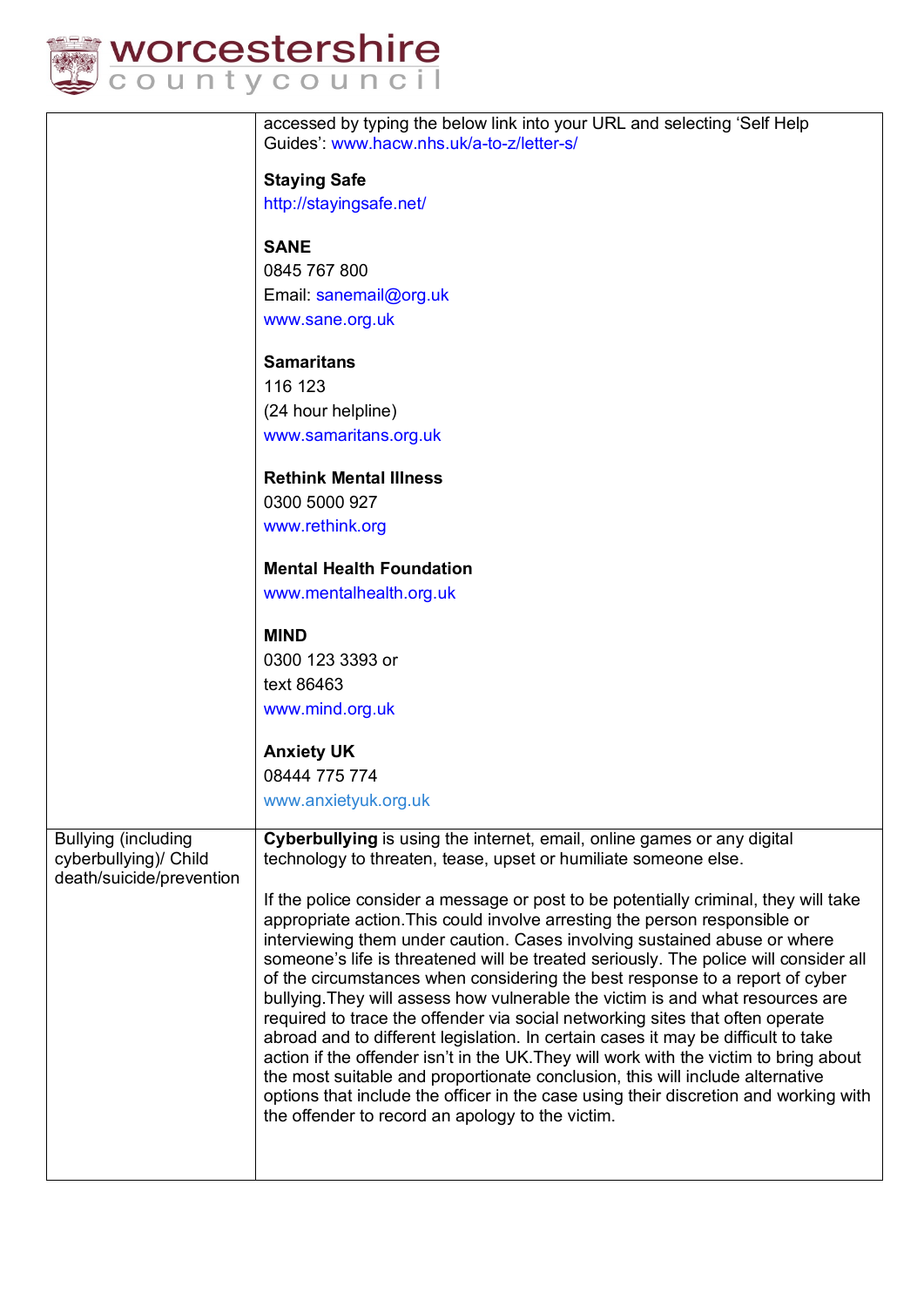

|                                           | <b>Useful links</b>                                                                                                                                                                                                                                                                                                                                                                                                                                                                                                                                                                                                                                                                     |  |  |  |  |  |
|-------------------------------------------|-----------------------------------------------------------------------------------------------------------------------------------------------------------------------------------------------------------------------------------------------------------------------------------------------------------------------------------------------------------------------------------------------------------------------------------------------------------------------------------------------------------------------------------------------------------------------------------------------------------------------------------------------------------------------------------------|--|--|--|--|--|
|                                           | <b>Bullying UK</b>                                                                                                                                                                                                                                                                                                                                                                                                                                                                                                                                                                                                                                                                      |  |  |  |  |  |
|                                           | <b>Childline</b>                                                                                                                                                                                                                                                                                                                                                                                                                                                                                                                                                                                                                                                                        |  |  |  |  |  |
|                                           | KidScape:<br>Our resources<br>provide information on issues surrounding bullying, online and personal safety.<br>They can be used directly by young people and parents, as well as in the<br>classroom within schools and youth organisations.                                                                                                                                                                                                                                                                                                                                                                                                                                          |  |  |  |  |  |
|                                           | https://www.kidscape.org.uk/resources-and-publications/                                                                                                                                                                                                                                                                                                                                                                                                                                                                                                                                                                                                                                 |  |  |  |  |  |
|                                           |                                                                                                                                                                                                                                                                                                                                                                                                                                                                                                                                                                                                                                                                                         |  |  |  |  |  |
| Hollie Guard-A new<br>personal safety APP | https://hollieguard.com/                                                                                                                                                                                                                                                                                                                                                                                                                                                                                                                                                                                                                                                                |  |  |  |  |  |
|                                           | <b>Children &amp; Teens</b>                                                                                                                                                                                                                                                                                                                                                                                                                                                                                                                                                                                                                                                             |  |  |  |  |  |
|                                           | Hollie Guard keeps your entire family safe.<br>$\bullet$                                                                                                                                                                                                                                                                                                                                                                                                                                                                                                                                                                                                                                |  |  |  |  |  |
|                                           | Keep an eye on your children while they're traveling to and from school<br>$\bullet$                                                                                                                                                                                                                                                                                                                                                                                                                                                                                                                                                                                                    |  |  |  |  |  |
|                                           | with Journey.                                                                                                                                                                                                                                                                                                                                                                                                                                                                                                                                                                                                                                                                           |  |  |  |  |  |
|                                           | Teens can get help quickly while out with friends.<br>$\bullet$                                                                                                                                                                                                                                                                                                                                                                                                                                                                                                                                                                                                                         |  |  |  |  |  |
|                                           | Parents, guardians, and caregivers are automatically contacted by both<br>$\bullet$                                                                                                                                                                                                                                                                                                                                                                                                                                                                                                                                                                                                     |  |  |  |  |  |
|                                           | SMS and email.                                                                                                                                                                                                                                                                                                                                                                                                                                                                                                                                                                                                                                                                          |  |  |  |  |  |
|                                           |                                                                                                                                                                                                                                                                                                                                                                                                                                                                                                                                                                                                                                                                                         |  |  |  |  |  |
| <b>Hate Crime</b>                         | A hate crime is a criminal offense whose motivation can be shown to be<br>race, national origin, religion or sexual orientation. A difference of race<br>alone is NOT sufficient to make it a hate crime. There would have to be<br>evidence of racial slurs or racial statements in addition to the crime (this<br>does not trivialise other serious offenses that are NOT hate crimes).<br><b>Hate Crime:</b><br><b>West Mercia Police:</b><br>Email: contactus@westmercia.police.uk<br>Emergency number: 999<br>Non-Emergency number: 101<br>report online to True Vision (opens in a new window)<br>https://educateagainsthate.com/parents/<br>Call in at your local police station |  |  |  |  |  |

| Children with disabilities team<br>(CWD) | The Children with Disabilities (CwD) Social Work Team<br>provide services designed to meet the needs of<br>children and young people who have complex<br>disabilities. |
|------------------------------------------|------------------------------------------------------------------------------------------------------------------------------------------------------------------------|
|                                          |                                                                                                                                                                        |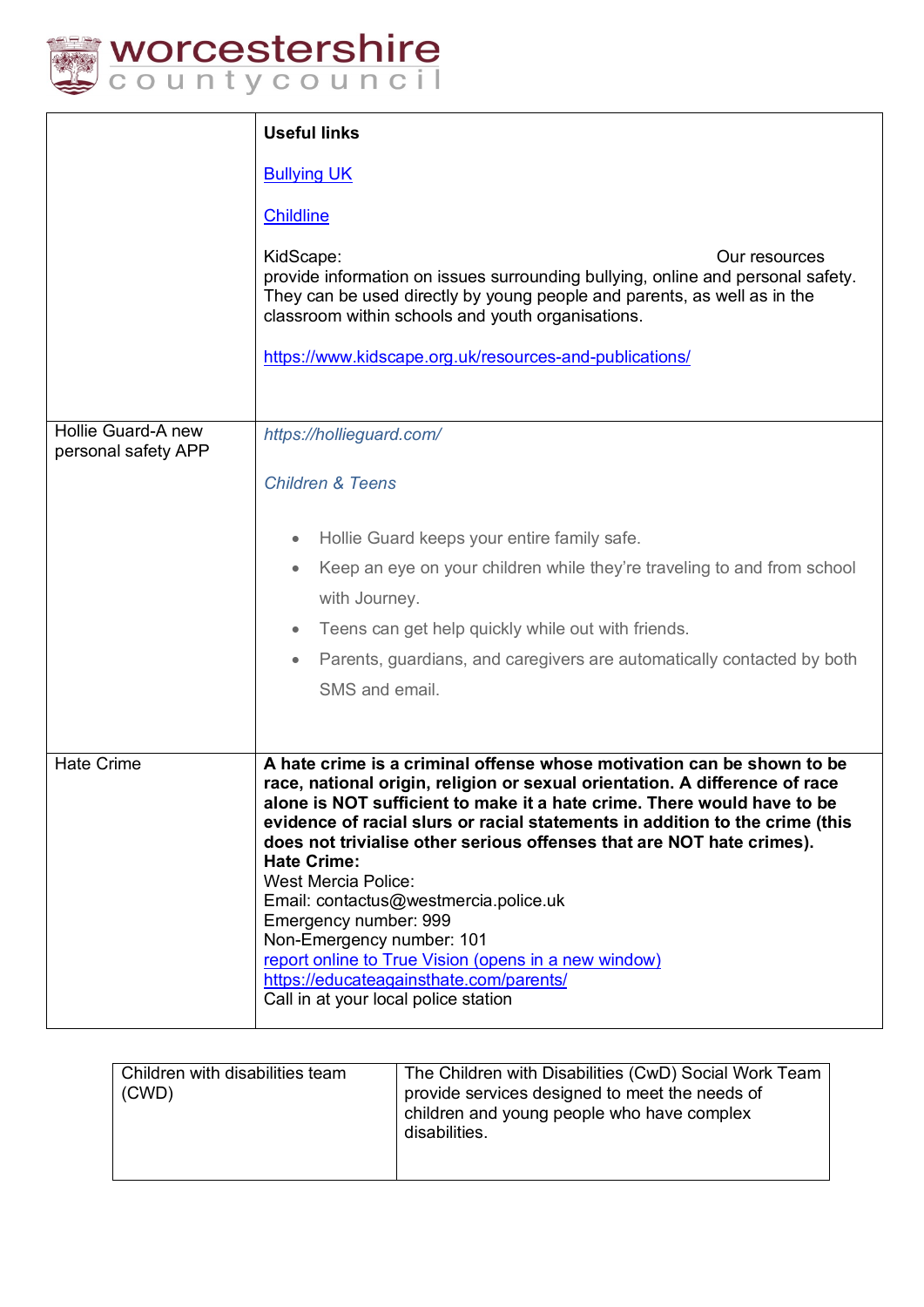

The CwD Social Work Team is one of a range of services that can provide support to children and young people with disabilities and their families. Other services available are those provided by health. education, play and youth services as well as community resources provided by voluntary agencies. The CwD team offer services to those children and young people requiring additional resources in respect of their disability, where the disability has a profound impact on the child or young person's life. An assessment will be offered where the child has a condition which is substantial, long lasting or permanent, is a physical and/or learning disability or a life limiting, life threatening condition. These may include: • severe learning disabilities • severe physical disabilities severe developmental delay in motor and or cognitive functioning • profound multiple disabilities • severe sensory impairment (registered blind and/or profoundly deaf) • complex and severe health problems that arise from the disability, that are life threatening, degenerative illness or organic disorder resulting in severe disability a diagnosis of Autistic Spectrum Condition with an associated learning disability and where the condition severely affects day to day functioning **SEN Services and Support Groups** • 9 Tea Cups • autismlinks Links to events, services and information of use to families of people with Autism • Autism Spectrum Condition and Learning Disabilities Group , a group for family members and carers, Kidderminster Hospital • Autism West Midlands a support group for young people aged 16-24 with Asperger's Syndrome in the Malvern Hills area • Autism in Worcestershire ASPIE is a social self-help and motivation group for adults with Asperger's Syndrome. We provide a centre in Worcester where Aspies feel welcome and accepted. • Childrens Centres. Find out what's happening at your local Children's Centre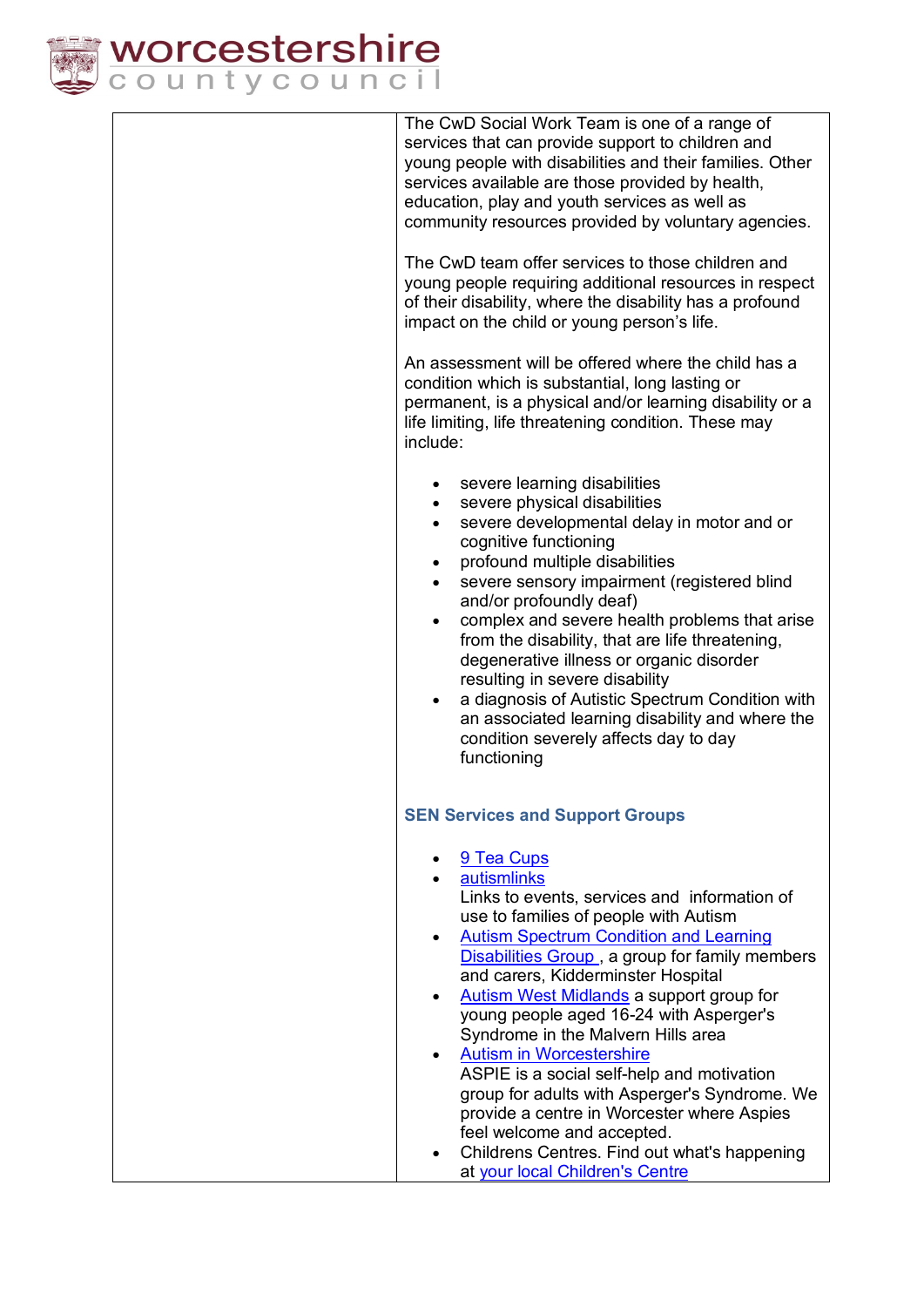

| $\bullet$ | <b>Community Paediatric Service</b>                                                           |
|-----------|-----------------------------------------------------------------------------------------------|
|           | <b>Community Paediatric Service is concerned</b>                                              |
|           | with developmental delay and learning                                                         |
|           | disability; Motor difficulties such as cerebral                                               |
|           | palsy and muscular dystrophy; Neuro-                                                          |
|           | developmental conditions including ADHD and                                                   |
|           | ASD; complex behavioural difficulties; sensory                                                |
|           | impairment; statutory medical & educational                                                   |
|           | assessments                                                                                   |
|           | <b>The Community Paediatric Servic South</b>                                                  |
|           | <b>Worcestershire, The Community Paediatric</b>                                               |
|           | <b>Service Wyre Forest and The Community</b>                                                  |
|           | <b>Paediatric Service Redditch and Bromsgrove)</b><br>Core Assets: Core Assets deliver the    |
| $\bullet$ |                                                                                               |
|           | Independent Support Service in partnerships<br>with Worcestershire County Council. They       |
|           | provide confidential, impartial and independent                                               |
|           | information and support for young people and                                                  |
|           | their families to find their way through the                                                  |
|           | changes to the Special Educational needs and                                                  |
|           | Disabilities (SEND) systems.                                                                  |
|           | Please note: Core Assets Independent                                                          |
|           | Support Programme will be closing on the 31                                                   |
|           | July 2018. Independent Support was always                                                     |
|           | intended to be a time limited resource,                                                       |
|           | supporting the transition from statements to                                                  |
|           | EHCPs. From August 2018 onwards, parents,                                                     |
|           | children and young people will continue to be                                                 |
|           | able to access information, advice and support                                                |
|           | on statutory assessment and annual reviews                                                    |
|           | from your local SENDIASS.                                                                     |
| $\bullet$ | <b>Council for Disabled Children</b>                                                          |
|           | A host of useful leaflets on SEND issues many                                                 |
|           | in Easy Read format to help children                                                          |
|           | understand                                                                                    |
|           | <b>Disability Information Advice Line (DIAL)</b>                                              |
|           | Worcestershire                                                                                |
|           | Website of the disability advice line South                                                   |
|           | Worcestershire; local info on: Mobility; Benefits<br>and Finance; Carers Support and Respite; |
|           |                                                                                               |
|           | Community and Voluntary Support; Disabled<br>Children's Services; Education and               |
|           | Employment; Health; Housing; Independent                                                      |
|           | Living; Learning Disabilities; Legal Support;                                                 |
|           | Leisure and Holidays; Mental Health; Mobility                                                 |
|           | and Aids to Daily Living and Older People's                                                   |
|           | <b>Services</b>                                                                               |
| $\bullet$ | Dyslexia Parent Support Group. Find out more                                                  |
|           | from the Worcestershire Dyslexic Support                                                      |
|           | Group                                                                                         |
| $\bullet$ | <b>Footprints Support for Bereaved Children and</b>                                           |
|           | their Families in Worcestershire                                                              |
|           |                                                                                               |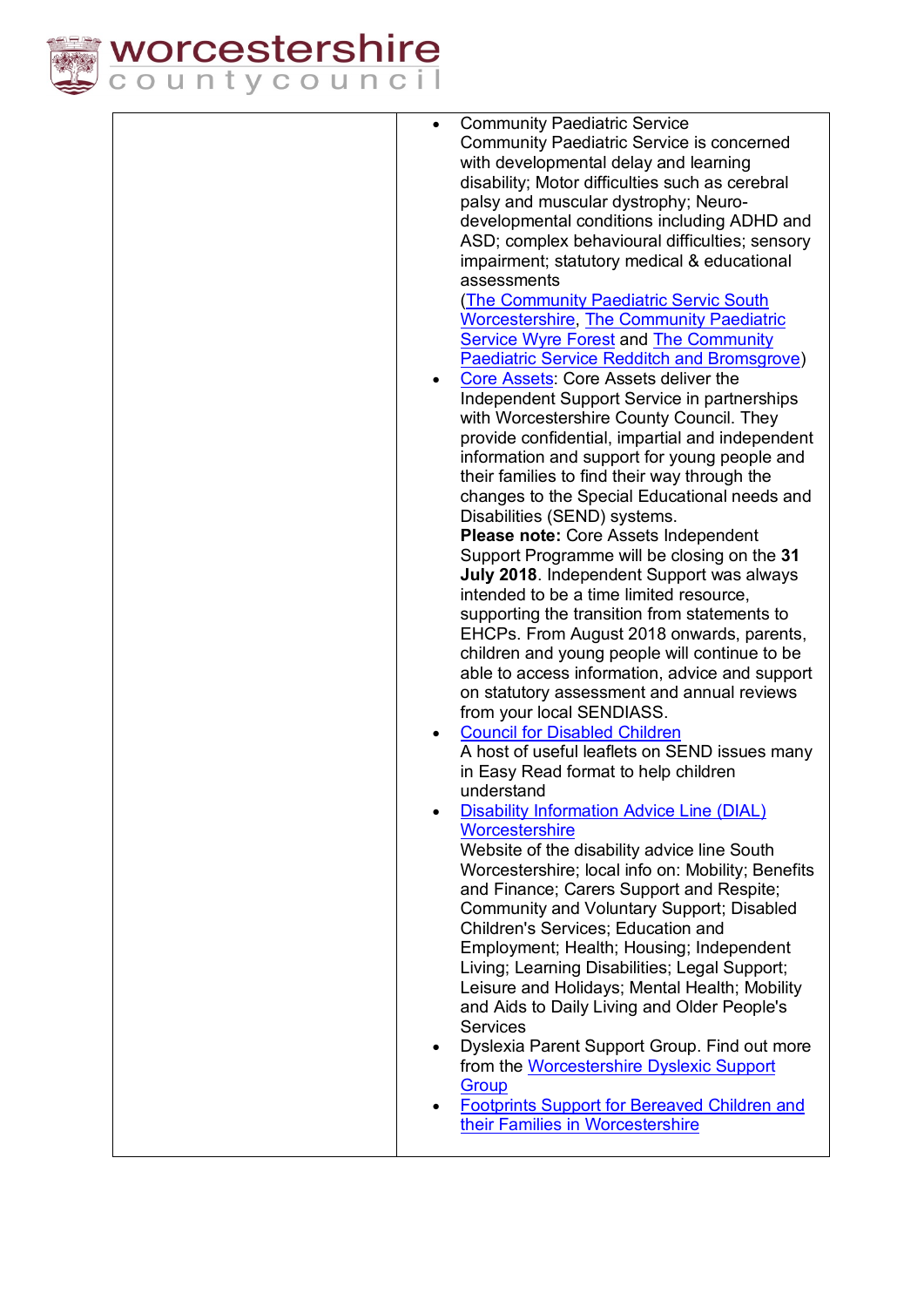

|                                                      | Support for bereaved children and their families<br>in Worcestershire<br><b>Learning Disabilities (opens in a new window)</b><br>We work with people with learning disabilities,<br>their families and the people who support them.                                                             |
|------------------------------------------------------|-------------------------------------------------------------------------------------------------------------------------------------------------------------------------------------------------------------------------------------------------------------------------------------------------|
| <b>DDNs (Dangerous Drug</b><br>Networks)             | DDN's are drug dealing gangs who target vulnerable<br>people in order to set up drugs distribution networks.                                                                                                                                                                                    |
|                                                      | These criminals are using extreme violence to<br>establish a presence, displacing an existing drug<br>supply chain and intimidating rivals, witnesses and<br>victims, this has resulted in local murders.                                                                                       |
|                                                      | DDN's exploit vulnerable teenagers to become drug<br>runners for their network. Early intervention and<br>intelligence are key to safeguard and protect the<br>vulnerable.                                                                                                                      |
|                                                      | Presentation For DDN's (PDF, 151.7 KB)                                                                                                                                                                                                                                                          |
|                                                      | For professionals that work in health (PDF, 1.3 MB)                                                                                                                                                                                                                                             |
|                                                      | For professionals that work with young people (PDF,<br>$1.3$ MB)                                                                                                                                                                                                                                |
|                                                      | For professionals working in housing (PDF, 1.3 MB)                                                                                                                                                                                                                                              |
|                                                      | Drug Gangs and Exploitation (PDF, 556.6 KB)                                                                                                                                                                                                                                                     |
|                                                      |                                                                                                                                                                                                                                                                                                 |
| <b>Child Criminal Exploitation</b><br>(County Lines) | Here is some guidance for frontline professionals on<br>dealing with county lines, part of the government's<br>approach to ending gang violence and exploitation:                                                                                                                               |
|                                                      | https://www.gov.uk/government/publications/criminal-<br>exploitation-of-children-and-vulnerable-adults-county-<br>lines                                                                                                                                                                         |
|                                                      | Children who are trafficked, exploited or coerced into<br>committing crimes are victims in need of safeguarding<br>and support. Though perceptions are altering these<br>young people are still often criminalised and perceived<br>as having 'made a choice' to take part in illegal activity. |
|                                                      | https://www.catch-22.org.uk/child-criminal-exploitation/                                                                                                                                                                                                                                        |
| Child Sexual Exploitation (CSE)                      | West Midlands Safeguarding Children Procedures has<br>a page dedicated to Child Sexual Exploitation It<br>provides information about child sexual exploitation,<br>the roles and responsibilities of relevant agencies and                                                                      |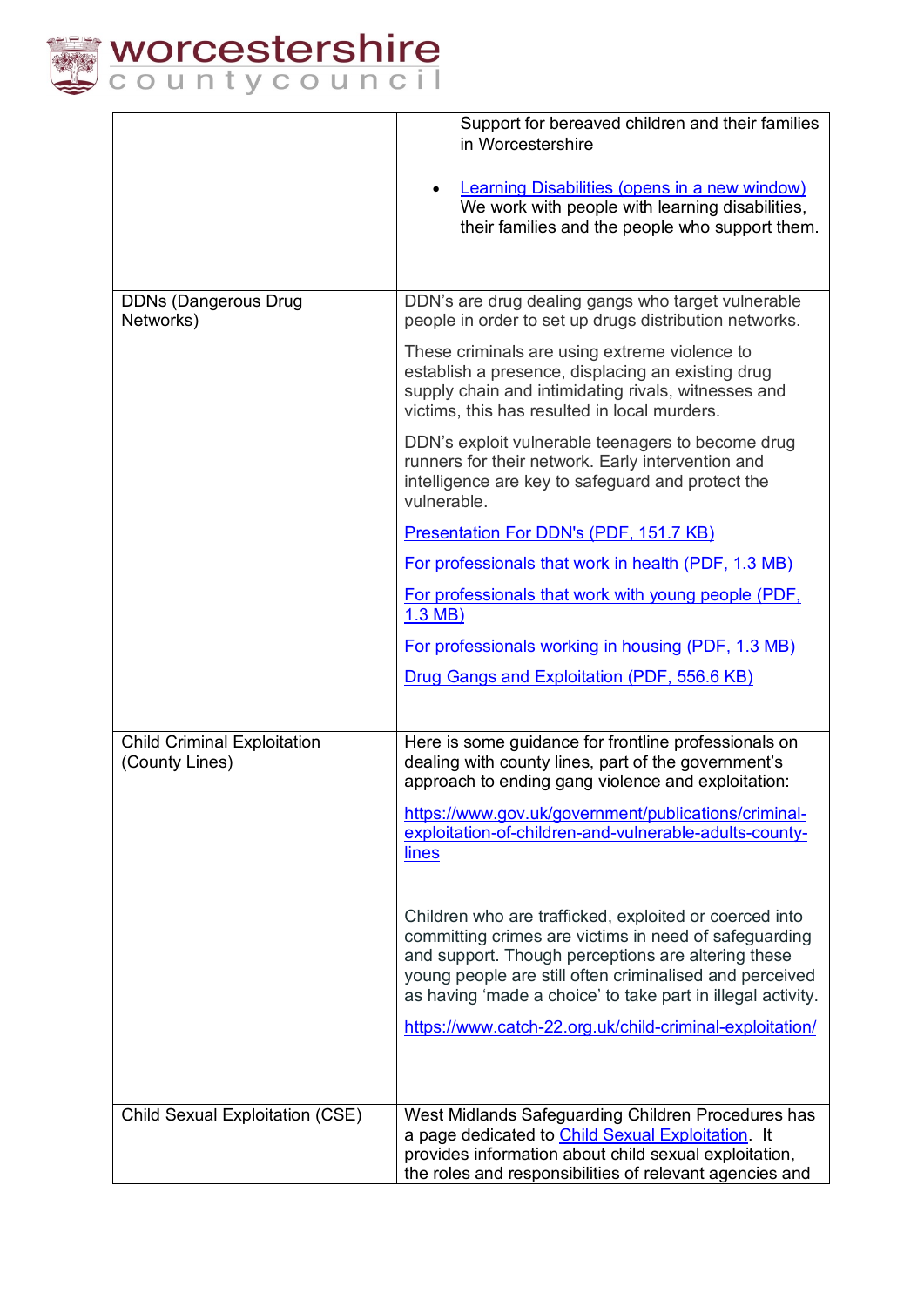

the procedures practitioners should follow to ensure the safety and well-being of children and young people whom it is suspected have been sexually exploited or are at risk of sexual exploitation.

### **Key facts about CSE**

- It affects both girls and boys and can happen in all communities.
- Any young person can be targeted but there are some particularly vulnerable groups: Looked After Children, Children Leaving Care and Children with Disabilities.
- Victims of CSE may also be trafficked (locally, nationally and internationally).
- Over 70% of adults involved in prostitution were sexually exploited as children or teenagers.
- Sexual violence or abuse against children represents a major public health and social welfare problem within UK society, affecting 16% of children under 16. That is approximately 2 million children.

### **Documents**

| $\bullet$ | Appropriate Language: Child Sexual and/or       |
|-----------|-------------------------------------------------|
|           | <b>Criminal Exploitation Guidance For</b>       |
|           | <b>Professionals (CSE Police and Prevention</b> |
|           | website, opens in a new window)                 |

- Child Sexual Exploitation: Definition and a guide for practitioners (GOV.UK website, opens in a new window)
- Child Sexual Exploitation Identification Tool
- Worcestershire Child Sexual Exploitation Strategy and Action Plan 2017 to 2019
- WSCB Multi-agency Child Sexual Exploitation **Pathway**
- WSCB CSE self assessment tool and guidance

### **Making a referral**

The Local Authority has a duty to make enquiries where a child may be suffering harm or neglect. If you think that a child may be at risk then you can let us know via the referral form linked below

### **Useful Websites**

- Barnardo's spot the signs: Advice for parents, professionals and young people on the signs of sexual exploitation and how to keep safe • Department for Education (Gov.uk) National Action Plan for Tackling Child Sexual
	- **Exploitation**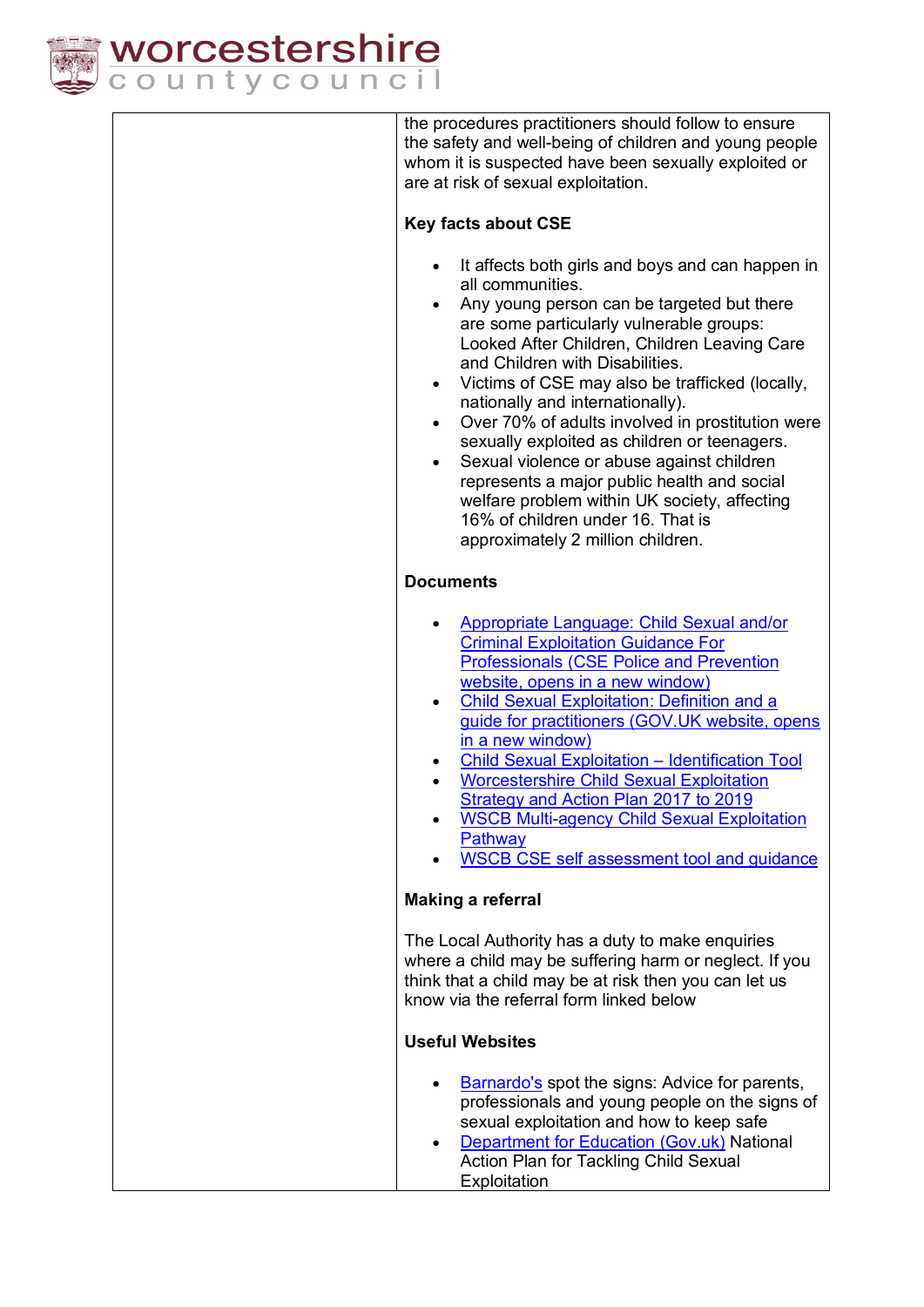

|                            | <b>Parents Against Child Sexual Exploitation pace</b><br>$\bullet$<br>is the leading national charity working with<br>parents and carers whose children are sexually<br>exploited<br><b>NSPCC</b> definitions, statistics, facts and<br>$\bullet$<br>resources about CSE.<br><b>NWG Network: Fighting against CSE and</b><br>working to inform, educate and prevent child<br>sexual abuse within the UK.<br>Spotting The Signs of Child Sexual<br>Exploitation: a 15 minute YouTube clip from<br><b>Health Education England</b>                                                                                                                          |  |
|----------------------------|-----------------------------------------------------------------------------------------------------------------------------------------------------------------------------------------------------------------------------------------------------------------------------------------------------------------------------------------------------------------------------------------------------------------------------------------------------------------------------------------------------------------------------------------------------------------------------------------------------------------------------------------------------------|--|
| Domestic violence          | Here is a very helpful website for what do to in many                                                                                                                                                                                                                                                                                                                                                                                                                                                                                                                                                                                                     |  |
|                            | different difficult situations:                                                                                                                                                                                                                                                                                                                                                                                                                                                                                                                                                                                                                           |  |
|                            | http://www.worcestershire.gov.uk/info/20379/domestic                                                                                                                                                                                                                                                                                                                                                                                                                                                                                                                                                                                                      |  |
|                            | violence and sexual abuse                                                                                                                                                                                                                                                                                                                                                                                                                                                                                                                                                                                                                                 |  |
|                            | West Mercia Women's Aid: 0800 980 3331                                                                                                                                                                                                                                                                                                                                                                                                                                                                                                                                                                                                                    |  |
|                            | 0800 783 1359                                                                                                                                                                                                                                                                                                                                                                                                                                                                                                                                                                                                                                             |  |
|                            | helpline@westmerciawomensaid.org                                                                                                                                                                                                                                                                                                                                                                                                                                                                                                                                                                                                                          |  |
|                            |                                                                                                                                                                                                                                                                                                                                                                                                                                                                                                                                                                                                                                                           |  |
|                            | <b>Further reading</b>                                                                                                                                                                                                                                                                                                                                                                                                                                                                                                                                                                                                                                    |  |
|                            | Controlling or Coercive Behaviour in an<br><b>Intimate or Family Relationship Statutory</b><br>Guidance Framework (GOV.UK website, opens<br>in a new window)<br>Domestic Abuse - A toolkit for employers<br>٠<br>(Wellbeing. BIT website, opens in a new<br>window)<br>Groups for parents - information and guidance<br><b>Multi-agency Statutory Guidance for the</b><br><b>Conduct of Domestic Homicide Reviews</b><br>(GOV.UK website, opens in a new window)<br><b>Worcestershire Domestic Abuse Strategy 2017</b><br>- 2020 (click to download)<br>Worcestershire Multi-agency domestic abuse<br>training - Learning Outcomes (click to<br>download) |  |
| Teenage relationship abuse | Here is a great PDF helping to understand teenage<br>relationship abuse: U:\U161 CHS\U695 Education<br>Safeguarding\G3 SG\AAA .Education Adviser<br>Safeguarding\G1 Mgt & Admin\03.Education<br><b>Adviser-Safeguarding files\Admin</b><br>Assisstant\A parents and carers guide to violen<br>ce and abuse in teenage relationships.pdf                                                                                                                                                                                                                                                                                                                   |  |
|                            |                                                                                                                                                                                                                                                                                                                                                                                                                                                                                                                                                                                                                                                           |  |
|                            | Crush                                                                                                                                                                                                                                                                                                                                                                                                                                                                                                                                                                                                                                                     |  |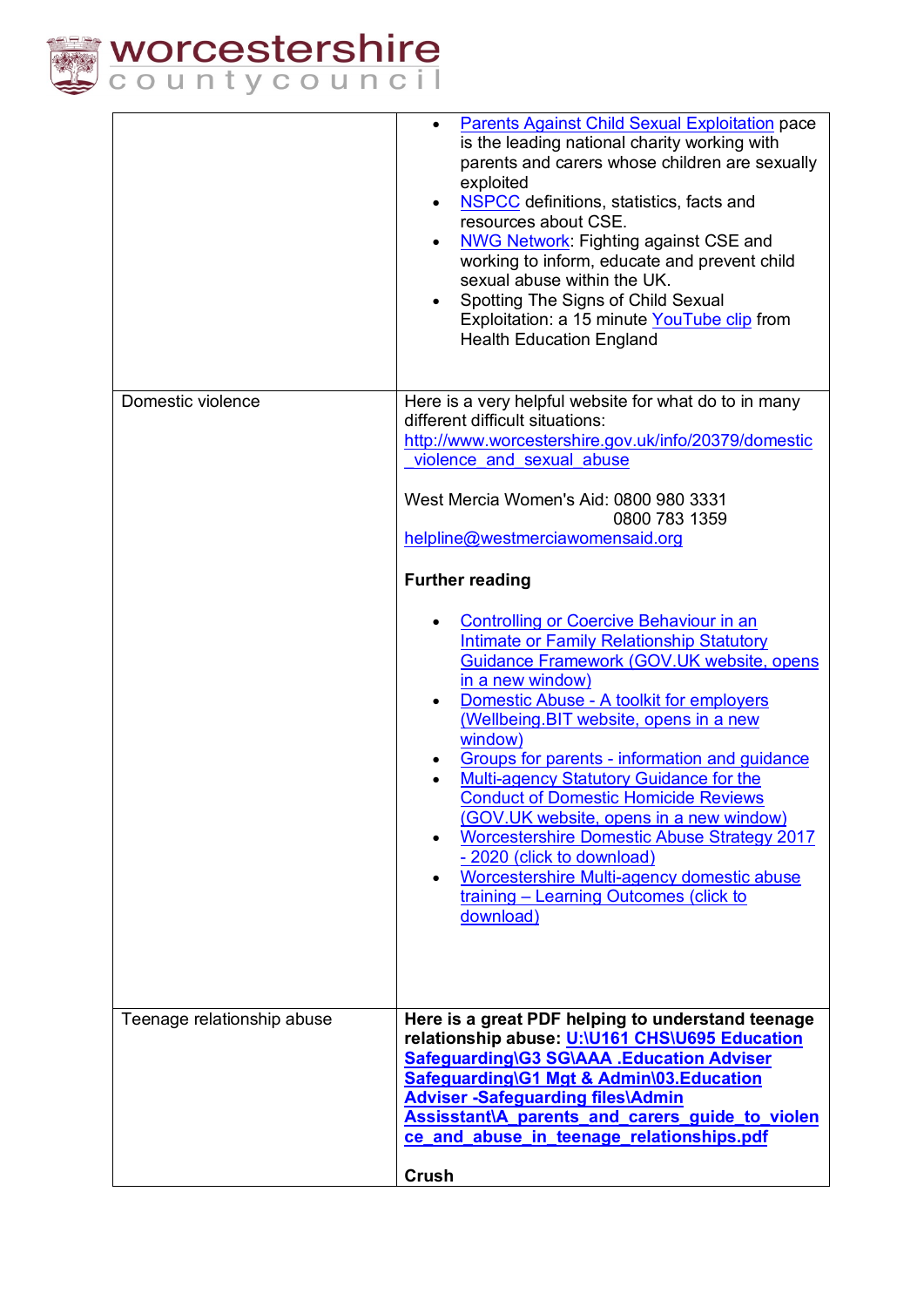

|                                         | CRUSH is an awareness raising and support<br>programme to help young people make safe and<br>healthy relationships. The sessions are run in small<br>groups and are specifically designed for 13-19 year<br>olds.<br>http://www.westmerciawomensaid.org/crush/                                                                                                                                                                                                                                                                                                                                                                                                                                                                                                                                                                                                                                                                                                                                                                                                                                   |  |
|-----------------------------------------|--------------------------------------------------------------------------------------------------------------------------------------------------------------------------------------------------------------------------------------------------------------------------------------------------------------------------------------------------------------------------------------------------------------------------------------------------------------------------------------------------------------------------------------------------------------------------------------------------------------------------------------------------------------------------------------------------------------------------------------------------------------------------------------------------------------------------------------------------------------------------------------------------------------------------------------------------------------------------------------------------------------------------------------------------------------------------------------------------|--|
| Fabricated and induced illness<br>(FII) | Fabricated or induced illness (FII) is a rare form of<br>child abuse. It occurs when a parent or carer,<br>exaggerates or deliberately causes symptoms of<br>illness in the child.<br>https://www.nhs.uk/conditions/Fabricated-or-induced-<br>illness/                                                                                                                                                                                                                                                                                                                                                                                                                                                                                                                                                                                                                                                                                                                                                                                                                                           |  |
| Faith abuse                             | Faith and belief-based child abuse, including practices<br>around 'spirit possession' and 'witchcraft', is a hidden<br>crime, which makes it difficult to quantify in terms of<br>magnitude. However, from our own experience and in<br>consultation with communities, we know this kind of<br>abuse is under-reported.<br>www.gov.uk/government/publications/national-<br>actionplan-<br>to-tackle-child-abuse-linked-to-faith-or-belief<br>Further contacts for advice can be found from the local<br>representatives for some faiths.<br>An Exploration of Knowledge About Child<br>Abuse Linked to Faith or Belief (2016)<br>National Action Plan to Tackle Child Abuse<br>Linked to Faith or Belief (2012)<br>Safeguarding Children from Abuse Linked to a<br>Belief in Spirit Possession (2007) this good<br>practice guidance is archived but still available.<br>Eleanor Stobart report 2006: Child Abuse<br>Linked To Accusations of Possession And<br>Witchcraft (2006)<br>Unicef study report: Children Accused of<br>Witchcraft<br><b>AFRUCA: Africans Unite Against Child Abuse</b> |  |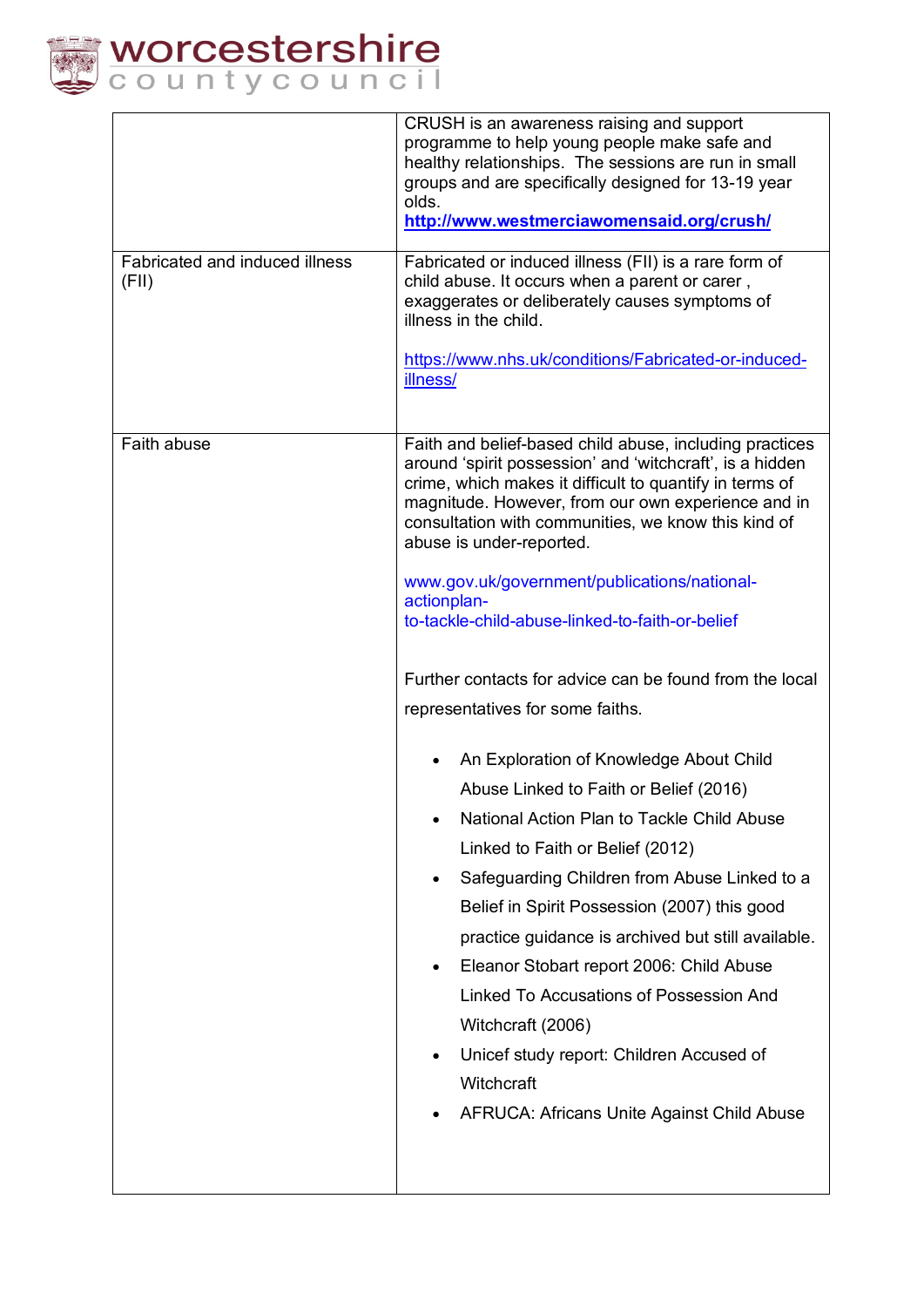

| Honour based violence (HBV) | Honour' based violence (HBV) occurs when<br>perpetrators believe a relative or other individual has                                                               |
|-----------------------------|-------------------------------------------------------------------------------------------------------------------------------------------------------------------|
|                             | shamed or damaged a family's or community's<br>'honour' or reputation (known in some communities as<br>izzat), and that the only way to redeem the damaged        |
|                             | 'honour' is to punish and/or kill the individual. 'Honour'<br>based violence is a term that is widely used to describe                                            |
|                             | this sort of abuse however it is often referred to as so<br>called 'honour' based violence because the concept                                                    |
|                             | of 'honour' is used by perpetrators to make excuses for<br>their abuse. There is a very strong link between                                                       |
|                             | 'honour' based violence, forced marriage and domestic<br>abuse. The term 'Honour Based Violence' is the                                                           |
|                             | internationally recognised term describing cultural<br>justifications for violence and abuse. Honour Based                                                        |
|                             | Violence cuts across all cultures and communities:<br>Turkish, Kurdish, Afghani, South Asian, African, Middle                                                     |
|                             | Eastern, South and Eastern European for example.<br>This is not an exhaustive list. Where a culture is                                                            |
|                             | heavily male dominated, HBV may exist. The police<br>have made it a high priority to help communities fight<br>back to tackle both honour based violence and hate |
|                             | The<br>crime.<br>'Honour Network Help line': 0800 5 999 247                                                                                                       |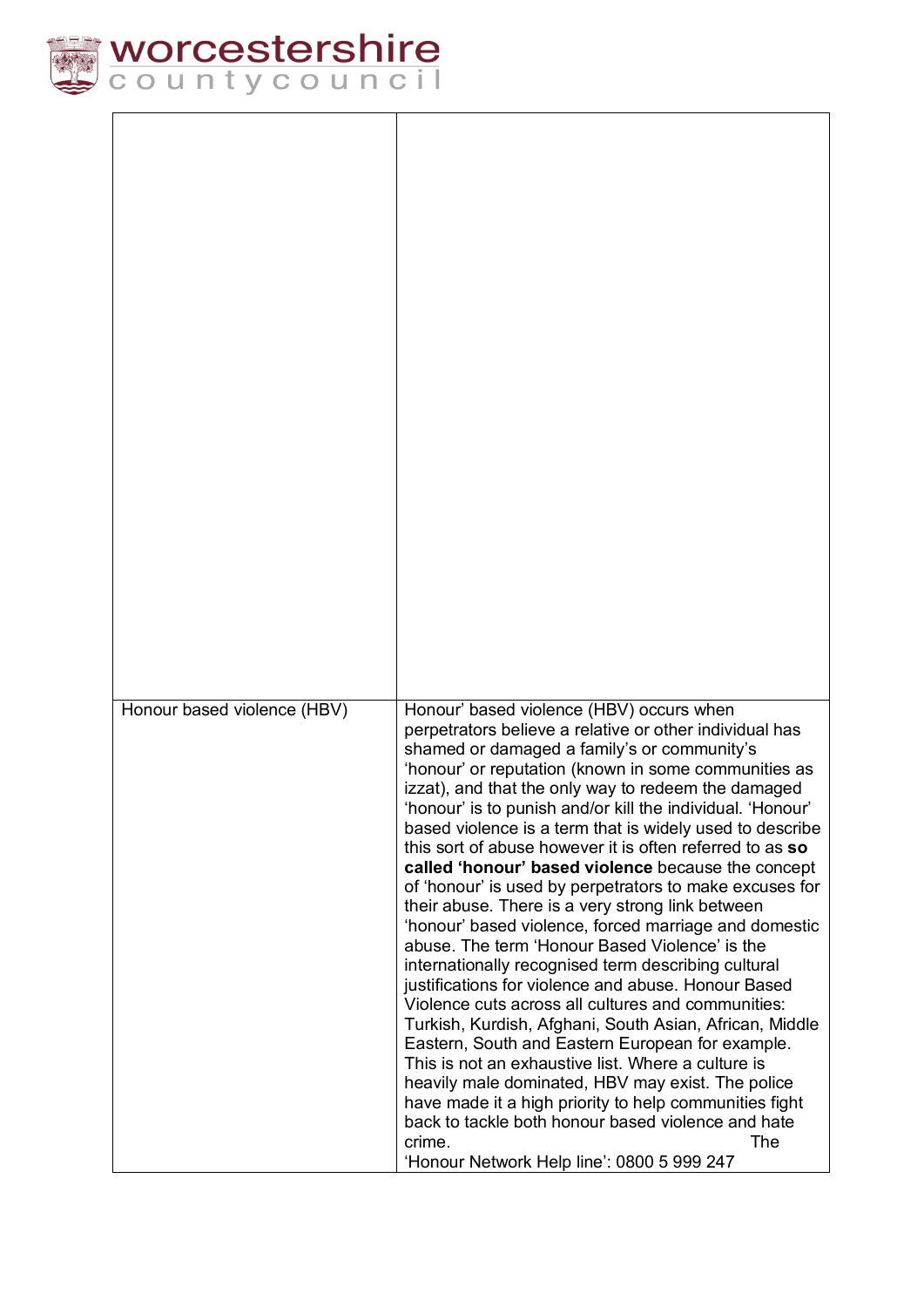

| Female genital mutilation (FGM) | Female Genital Mutilation (FGM) comprises all<br>procedures involving partial or total removal or the<br>external female genitalia. FGM is illegal in the UK and<br>as of October 2015 mandatory reporting commenced.<br>If education staff or other professionals discovers that<br>an act FGM appears to have been carried out on a girl<br>under 18 years old there is a statutory (legal) duty on<br>teachers for them PERSONALLY to report it to the<br>police.                                                                                                                                                                                                                                                                                                                                                                                                                                                                                                                                                                                                                                                                                                                |
|---------------------------------|-------------------------------------------------------------------------------------------------------------------------------------------------------------------------------------------------------------------------------------------------------------------------------------------------------------------------------------------------------------------------------------------------------------------------------------------------------------------------------------------------------------------------------------------------------------------------------------------------------------------------------------------------------------------------------------------------------------------------------------------------------------------------------------------------------------------------------------------------------------------------------------------------------------------------------------------------------------------------------------------------------------------------------------------------------------------------------------------------------------------------------------------------------------------------------------|
|                                 | Read http://www.nhs.uk/Conditions/female-<br>genitalmutilation for NHS information and signs of<br>FGM. Any suspicion of FGM should be referred to the<br>Police and social care.<br>- Annalise Price-Thomas (Head of Service) has<br>completed the online home office training, 'Female<br><b>Genital Mutilation: Recognising and Preventing FGM'</b><br>- E-learning package- http://www.fgmelearning.co.uk/<br>for interested staff or professionals (free home office<br>elearning)                                                                                                                                                                                                                                                                                                                                                                                                                                                                                                                                                                                                                                                                                             |
| Forced marriage                 | UK Forced Marriage Unit fmu@fco.gov.uk<br>Telephone: 020 7008 0151<br>Call 999 (police) in an emergency.<br>www.gov.uk/stop-forced-marriage for information on<br>Forced Marriage. Visit Home Office website to<br>undertake Forced Marriage e-learning package<br>https://www.gov.uk/forced-marriage. GSCB one day<br>Awareness training delivered by Infobuzz<br>www.gscb.org.uk Please see 'Multi-Agency Practice<br>Guidelines- Handling cases of Forced Marriage' for<br>more information and detail:<br>https://www.gov.uk/forcedmarriage.<br>Prevention Freedom Charity- Aneeta Prem 'But it's<br>not fair' book. A book for teenagers looking at forced<br>marriage from the point of view of school friends of the<br>girl who went to India and didn't come back. This book<br>promotes discussion. www.freedomcharity.org.uk The<br>Freedom Charity (UK charity) have a helpline, text<br>facility and app which can be downloaded to help to<br>provide support and protection for victims of abuse,<br>FGM or forced marriage. They can be contacted on tel:<br>0845 607 0133 or text 4freedom to 88802 or go to the<br>website to download the app from the app page. |
| Gangs and youth violence        | Here is a PDF assisting with Gangs and Youth<br>https://assets.publishing.service.gov.uk/government/up<br>loads/system/uploads/attachment data/file/418131/Pre<br>venting youth violence and gang involvement v3 M<br>arch2015.pdf<br>This is a website for the Youth Violence Prevention<br>Initiative:<br>http://www.worcesterma.gov/youth-                                                                                                                                                                                                                                                                                                                                                                                                                                                                                                                                                                                                                                                                                                                                                                                                                                       |
|                                 | opportunities/youth-violence-prevention                                                                                                                                                                                                                                                                                                                                                                                                                                                                                                                                                                                                                                                                                                                                                                                                                                                                                                                                                                                                                                                                                                                                             |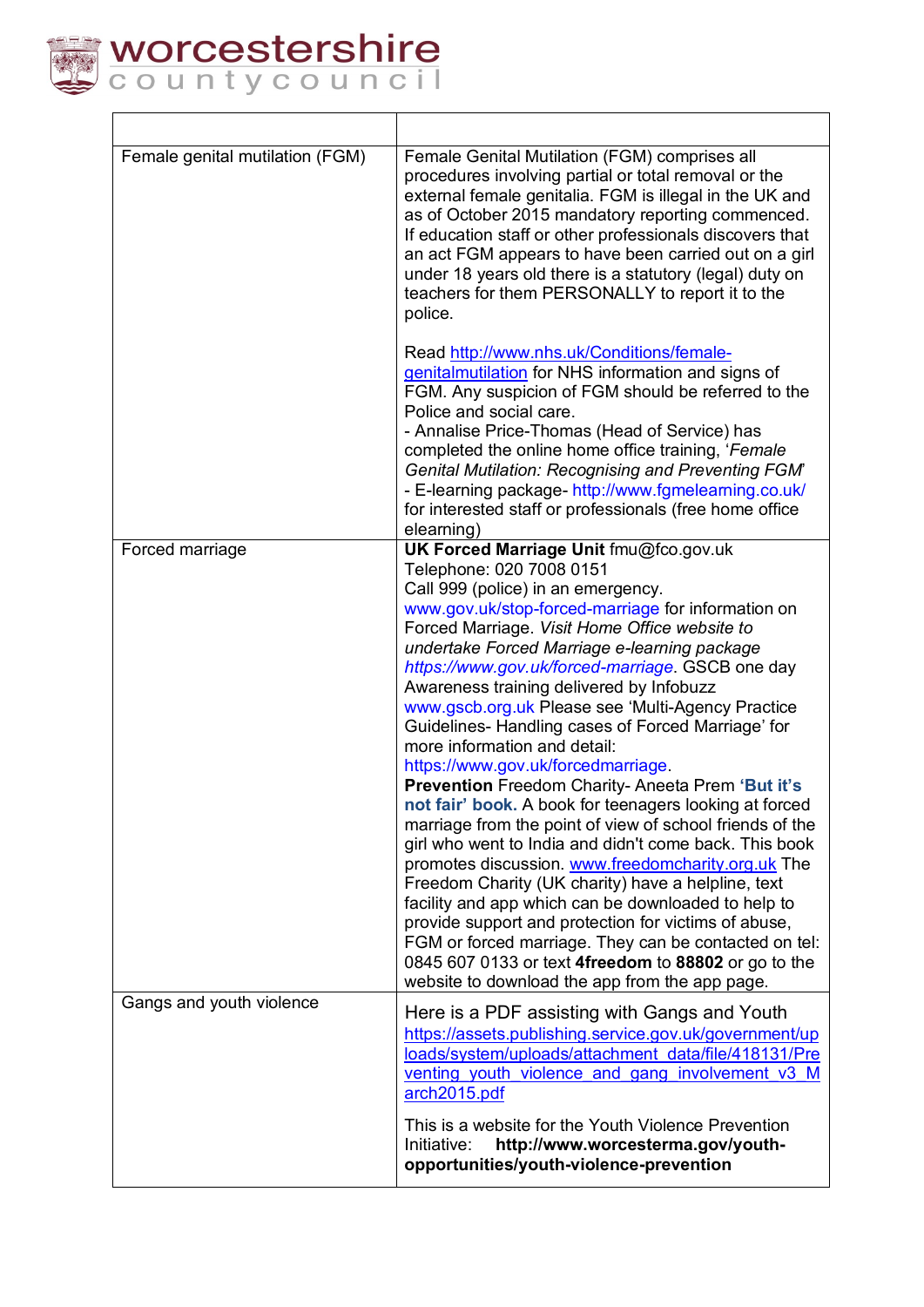

| Gender-based violence/violence<br>against women and girls         | https://www.gov.uk/government/publications/violence-<br>against-women-and-girls-evidence-digest-january-<br>2018<br>For information about West Mercia Rape and Sexual<br>Abuse visit: https://www.wmrsasc.org.uk/<br>FGM (Female Genital Mutilation) is violence against<br>women and girls. Forced marriage and so called<br>'Honour' based violence are a violation against human<br>rights and is a high priority area of the national and<br>local Violence Against Women and Girls Agenda. It is,<br>primarily an issue for young women and girls aged |
|-------------------------------------------------------------------|-------------------------------------------------------------------------------------------------------------------------------------------------------------------------------------------------------------------------------------------------------------------------------------------------------------------------------------------------------------------------------------------------------------------------------------------------------------------------------------------------------------------------------------------------------------|
|                                                                   | between 13 and 30 years.<br>Hope House SARC (Sexual Assault Referral Centre):<br>01452 754390<br>www.onyourmindglos.nhs.uk for 'I've been raped or<br>sexually assaulted' information.                                                                                                                                                                                                                                                                                                                                                                      |
| <b>Gender Identity Issues</b>                                     | The Gender Trust is a listening ear, a caring support<br>and an information centre for anyone with any question<br>concerning their gender identity, or whose loved one is<br>struggling with gender identity issues. People who<br>might be Transgender, Transsexual or people who do<br>not identify with the gender they were assigned at birth<br>or those who are simply unsure. Address: 76 The<br>Ridgeway, Astwood Bank, B96 6LX tel: 0845 231 0505<br>www.gendertrust.org.uk                                                                       |
| Private fostering                                                 | National Fostering Agency (NFA)<br>Call on: 0808 284 9226<br><b>Kinship Care</b><br>Kinship care means that relatives or friends look after<br>children who cannot live with their parents. Visit this<br>website for more information:<br>http://www.worcestershire.gov.uk/privatefostering                                                                                                                                                                                                                                                                |
| Preventing Radicalisation and<br>Extremism/HATE (PREVENT<br>duty) | www.educateagainsthate.com is the<br>government website providing information<br>and practical advice for parents, teachers<br>and schools leaders on protecting children from<br>radicalisation and extremism.<br>Anti-Terrorist Hotline: tel 0800 789 321<br>also be raised by email to the Home office:<br>counter.extremism@education.gsi.gov.uk.<br>Let's talk about it is an excellent website for parents:<br>www.ltai.info/ as is www.preventtragedies.co.uk                                                                                        |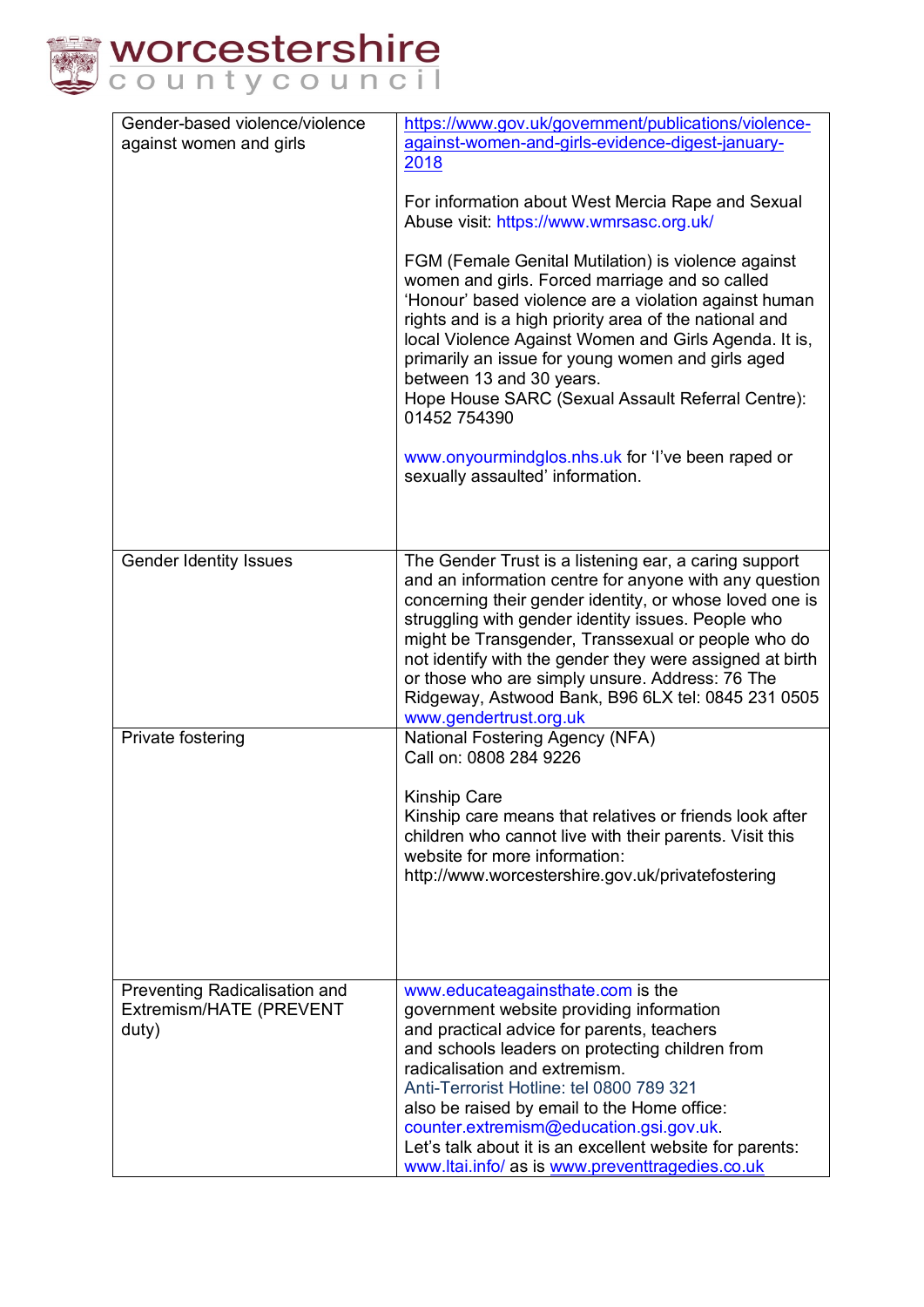

|                                              | While it remains very rare for school age children to<br>become involved in extremist activity to the point of<br>committing criminal acts, young people can be<br>exposed to extremist influences or prejudiced views,<br>including via the internet, from an early age. As with<br>other forms of criminality or risk of harm, early<br>intervention is always preferable. Schools, working<br>with other local partners, families and communities,<br>can help support pupils who may be vulnerable as part<br>of wider safeguarding responsibilities.<br>Channel guidance:<br>https://assets.publishing.service.gov.uk/government/up<br>loads/system/uploads/attachment_data/file/425189/Ch<br>annel Duty Guidance April 2015.pdf                                                                                                                                                                                                                                                                                                                                        |
|----------------------------------------------|------------------------------------------------------------------------------------------------------------------------------------------------------------------------------------------------------------------------------------------------------------------------------------------------------------------------------------------------------------------------------------------------------------------------------------------------------------------------------------------------------------------------------------------------------------------------------------------------------------------------------------------------------------------------------------------------------------------------------------------------------------------------------------------------------------------------------------------------------------------------------------------------------------------------------------------------------------------------------------------------------------------------------------------------------------------------------|
| Sexting/Sextortion/youth produced<br>imagery | http://www.nspcc.org.uk/preventing-<br>abuse/keepingchildren-<br>safe/sexting (NSPCC website).<br>https://www.westmercia.police.uk/article/8206/Sexting<br>(West Mercia Police website)                                                                                                                                                                                                                                                                                                                                                                                                                                                                                                                                                                                                                                                                                                                                                                                                                                                                                      |
| Children Missing in Education<br>(CME)       | <b>Children Missing Education (CME)</b> refers to 'any<br>child of compulsory school age who is not registered<br>at any formally approved education activity eg school,<br>alternative provision, elective home education, and<br>has been out of education provision for at least 4<br>weeks'. CME also includes those children who are<br>missing (family whereabouts unknown), and are<br>usually children who are registered on a school roll /<br>alternative provision. This might be a child who<br>is not at their last known address and either has not<br>taken up an allocated school place as expected, or has<br>10 or more days of continuous absence from school<br>without explanation, or left school suddenly and the<br>destination is unknown.<br>This is the link for Children Missing Education on the<br>Worcestershire website<br>http://www.worcestershire.gov.uk/info/20595/behaviour<br>and attendance/293/children missing education<br>Babcock Prime - Educational Welfare Team:<br>Primeedinvservice@babcockinternational.com<br>01905 678138 |
| Missing Children and Adults<br>Strategy      | Every year an estimated 200,000 people go missing in<br>the UK. In some cases, missing adults may have made                                                                                                                                                                                                                                                                                                                                                                                                                                                                                                                                                                                                                                                                                                                                                                                                                                                                                                                                                                  |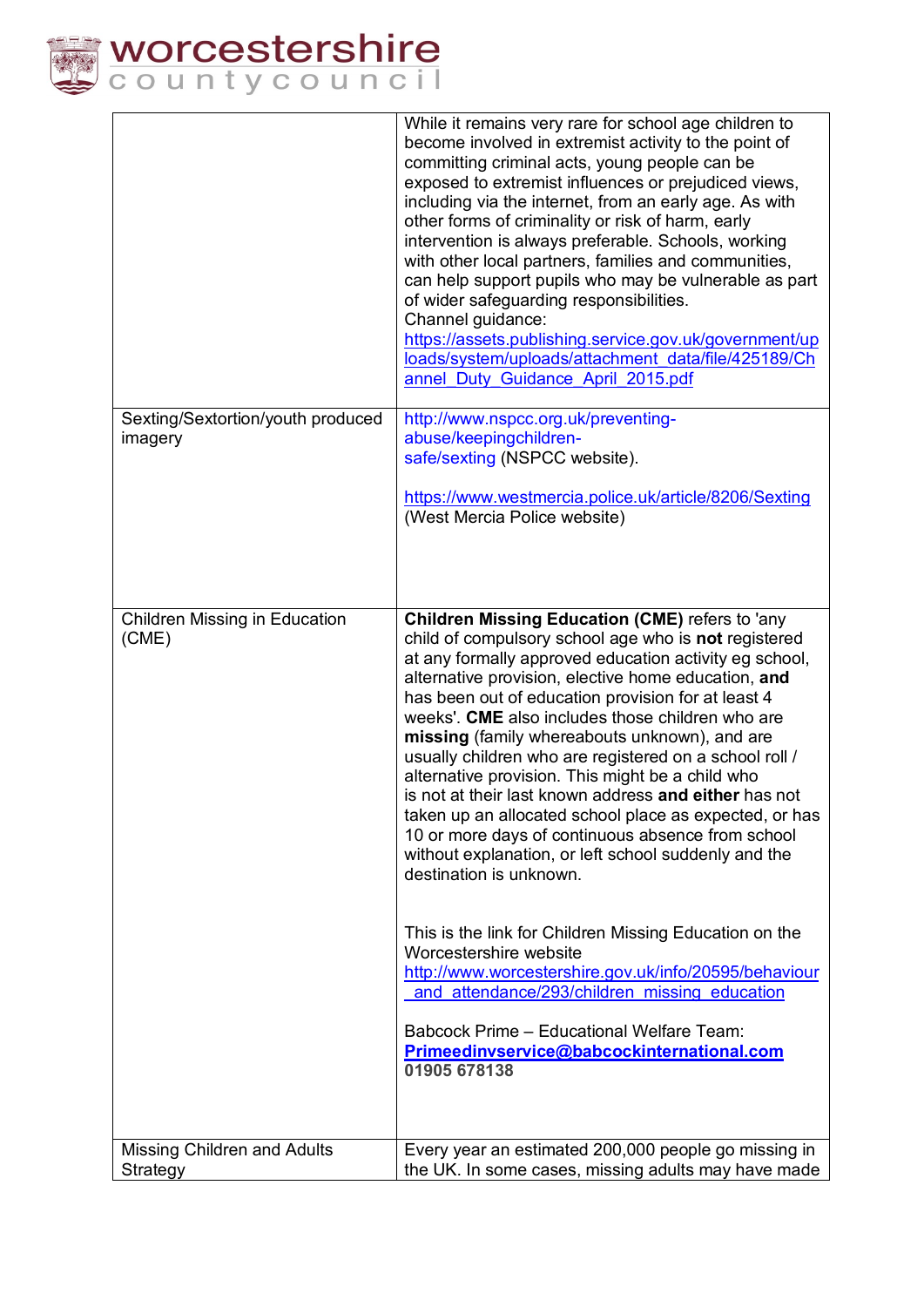

| (vulnerable children and adults<br>a choice to leave and 'start their lives over again', but<br>who go missing)<br>the vast majority of missing people, children and |  |
|----------------------------------------------------------------------------------------------------------------------------------------------------------------------|--|
|                                                                                                                                                                      |  |
| adults, are vulnerable and need protection and                                                                                                                       |  |
| support. The strategy has three key objectives which<br>provide the right foundations for any effective local                                                        |  |
| strategy to tackle this issue: Prevention - reducing the                                                                                                             |  |
| number of people who go missing, including through                                                                                                                   |  |
| prevention strategies, education work and early                                                                                                                      |  |
| intervention in cases where children and adults                                                                                                                      |  |
| repeatedly go missing Protection - reducing the harm                                                                                                                 |  |
| to those who go missing, including through a tailored,                                                                                                               |  |
| risk-based response and ensuring agencies work<br>together to find and close cases as quickly as possible                                                            |  |
| at a local and national level Provision - providing                                                                                                                  |  |
| support and advice to missing persons and families by                                                                                                                |  |
| referring then to agencies promptly and ensuring they                                                                                                                |  |
| understand how and where to access help. The police                                                                                                                  |  |
| should be informed if any child or adult goes missing.<br>The Missing Children and Adults strategy can then be                                                       |  |
| referred to for further information and help. It is a home                                                                                                           |  |
| office publication (2011).                                                                                                                                           |  |
| https://www.gov.uk/government/publications/missi                                                                                                                     |  |
| ng-children-and-adults-strategy                                                                                                                                      |  |
|                                                                                                                                                                      |  |
| https://assets.publishing.service.gov.uk/governme<br>nt/uploads/system/uploads/attachment data/file/11                                                               |  |
| 7793/missing-persons-strategy.pdf                                                                                                                                    |  |
| Children with family members in<br>Approximately 200,000 children have a parent sent to                                                                              |  |
| prison each year. These children are at risk of poor<br>prison                                                                                                       |  |
| outcomes including poverty, stigma, isolation and poor                                                                                                               |  |
| mental health. NICCO (www.nicco.org.uk) provides                                                                                                                     |  |
| information to support professionals working with                                                                                                                    |  |
| offenders and their children to help mitigate the<br>negative consequences for these children.                                                                       |  |
|                                                                                                                                                                      |  |
| https://www.solgrid.org.uk/education/safeguarding                                                                                                                    |  |
| /child-protection/issues/children-family-prison/                                                                                                                     |  |
|                                                                                                                                                                      |  |
| Children are sometimes required to give evidence in<br>Children and the court system                                                                                 |  |
| courts, either for crimes committed against them or for                                                                                                              |  |
| crimes they have witnessed. There are two guides to                                                                                                                  |  |
| support these children which can be found at                                                                                                                         |  |
| www.gov.uk (young witness booklet for 5 to 11 year                                                                                                                   |  |
| olds) which is a pdf. There is also a document called<br>"going to court and being a witness age 12 to 17"                                                           |  |
| which is also found at www.gov.uk. Making family                                                                                                                     |  |
| arrangements via court can be stressful and entrench                                                                                                                 |  |
| conflict in families. The ministry of Justice has just                                                                                                               |  |
| launched an online dispute resolution service. This can                                                                                                              |  |
| be useful to parents and carers. Got to www.gov.uk<br>and search for "get help with arrangements."                                                                   |  |